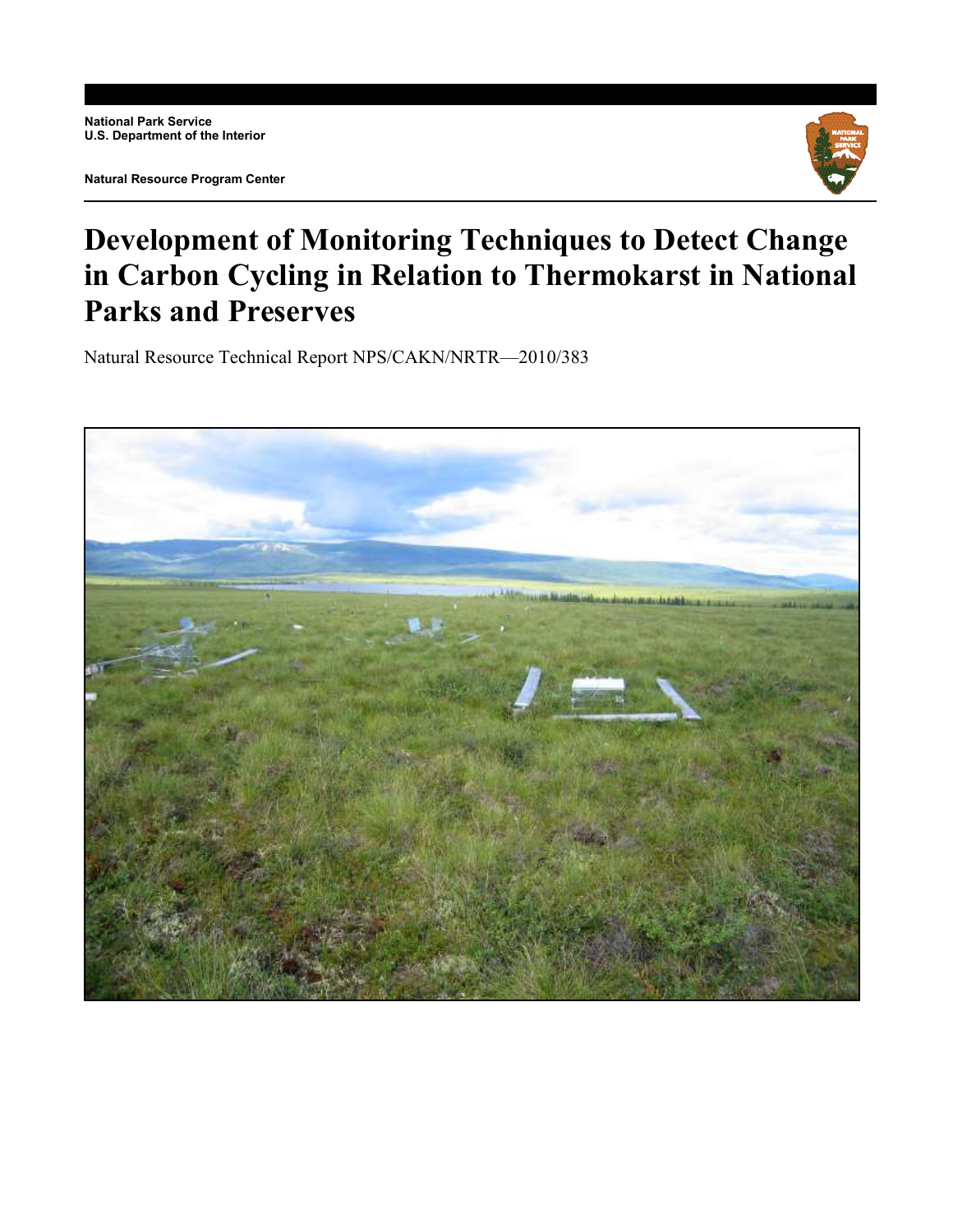**ON THE COVER** Eight-mile lake watershed and sampling equipment. NPS photograph by Larissa Yocum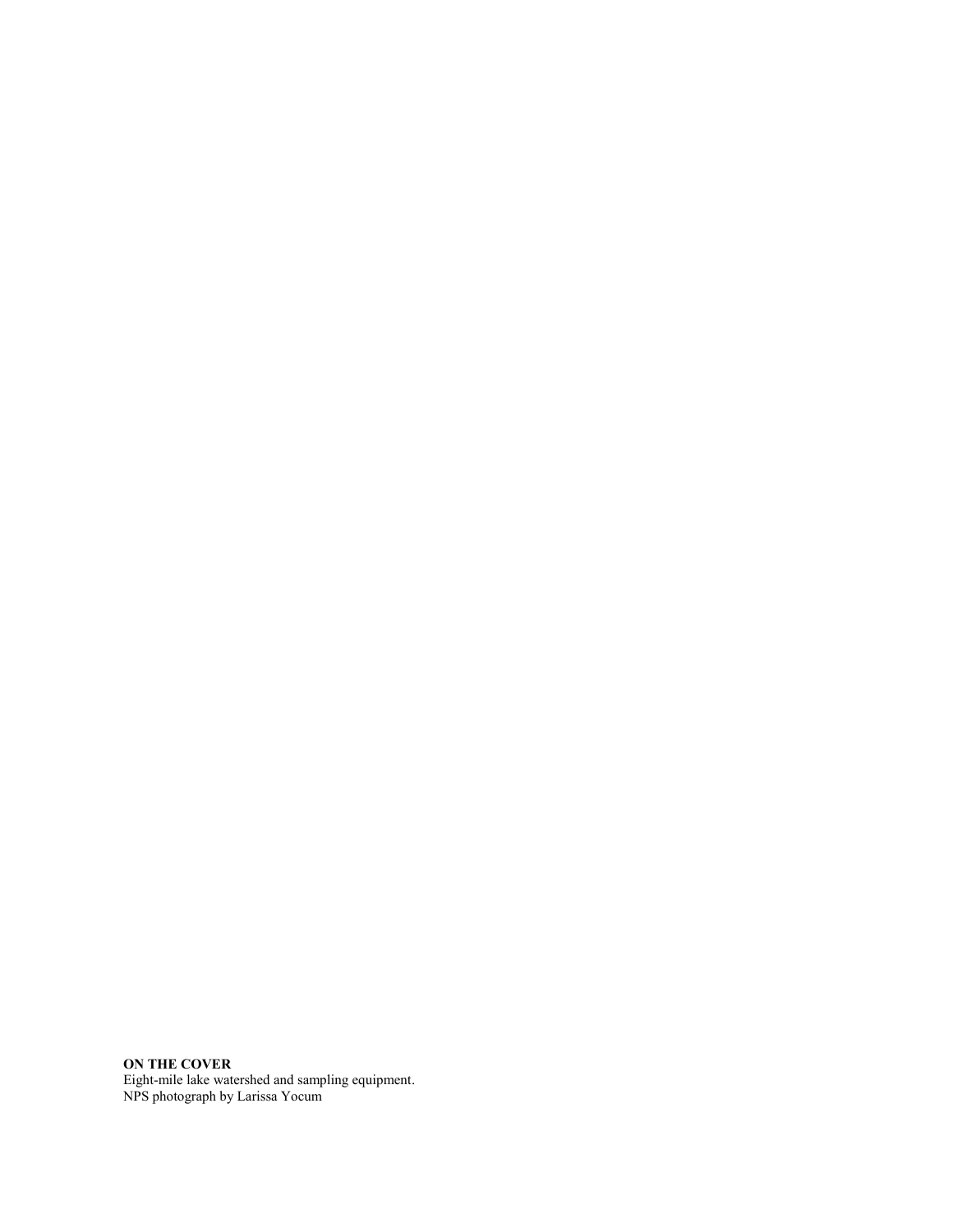# **Development of Monitoring Techniques to Detect Change in Carbon Cycling in Relation to Thermokarst in National Parks and Preserves**

Natural Resource Technical Report NPS/CAKN/NRTR—2010/383

Edward (Ted) Schuur, Ph.D. Asst. Professor of Ecosystem Ecology Department of Botany 220 Bartram Hall, PO Box 118526 University of Florida Gainesville, FL, 32611-8526

Jason G. Vogel, PhD. Postdoctoral Research Associate Department of Botany 220 Bartram Hall, PO Box 118526 University of Florida Gainesville, FL, 32611-8526

October 2010

U.S. Department of the Interior National Park Service Natural Resource Program Center Fort Collins, Colorado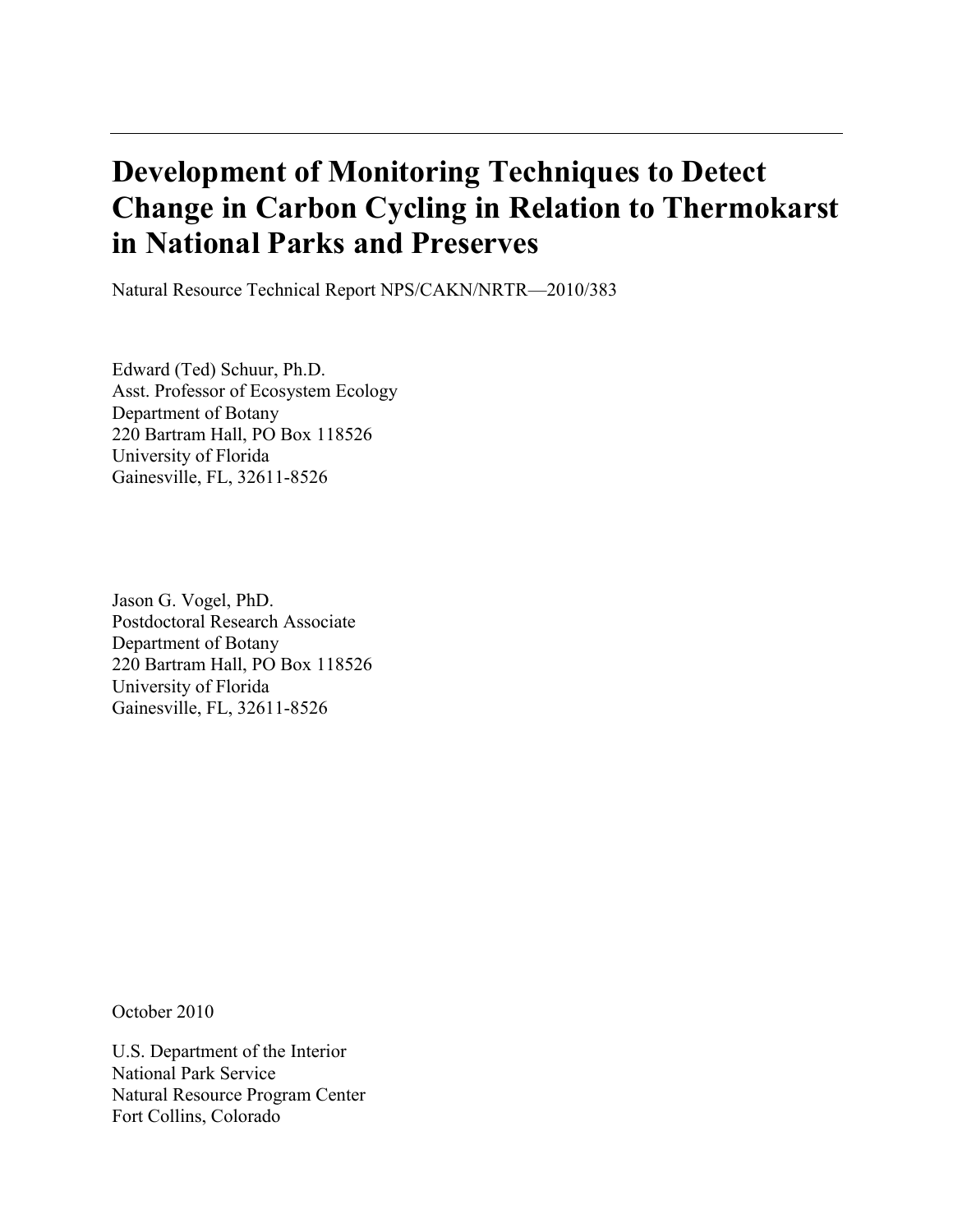The National Park Service, Natural Resource Program Center publishes a range of reports that address natural resource topics of interest and applicability to a broad audience in the National Park Service and others in natural resource management, including scientists, conservation and environmental constituencies, and the public.

The Natural Resource Technical Report Series is used to disseminate results of scientific studies in the physical, biological, and social sciences for both the advancement of science and the achievement of the National Park Service mission. The series provides contributors with a forum for displaying comprehensive data that are often deleted from journals because of page limitations.

All manuscripts in the series receive the appropriate level of peer review to ensure that the information is scientifically credible, technically accurate, appropriately written for the intended audience, and designed and published in a professional manner. This report received informal peer review by subject-matter experts who were not directly involved in the collection, analysis, or reporting of the data.

Views, statements, findings, conclusions, recommendations, and data in this report do not necessarily reflect views and policies of the National Park Service, U.S. Department of the Interior. Mention of trade names or commercial products does not constitute endorsement or recommendation for use by the U.S. Government.

This report is available from the Center for Resources, Science and Learning, Denali National Park and Preserve and the Natural Resource Publications Management website [\(http://www.nature.nps.gov/publications/NRPM\)](http://www.nature.nps.gov/publications/NRPM).

Please cite this publication as:

Schuur, E., Vogel, J. G. 2010 . Development of monitoring techniques to detect change in carbon cycling in relation to thermokarst in national parks and preserves. Natural Resource Technical Report NPS/CAKN/NRTR—2010/383. National Park Service, Fort Collins, Colorado.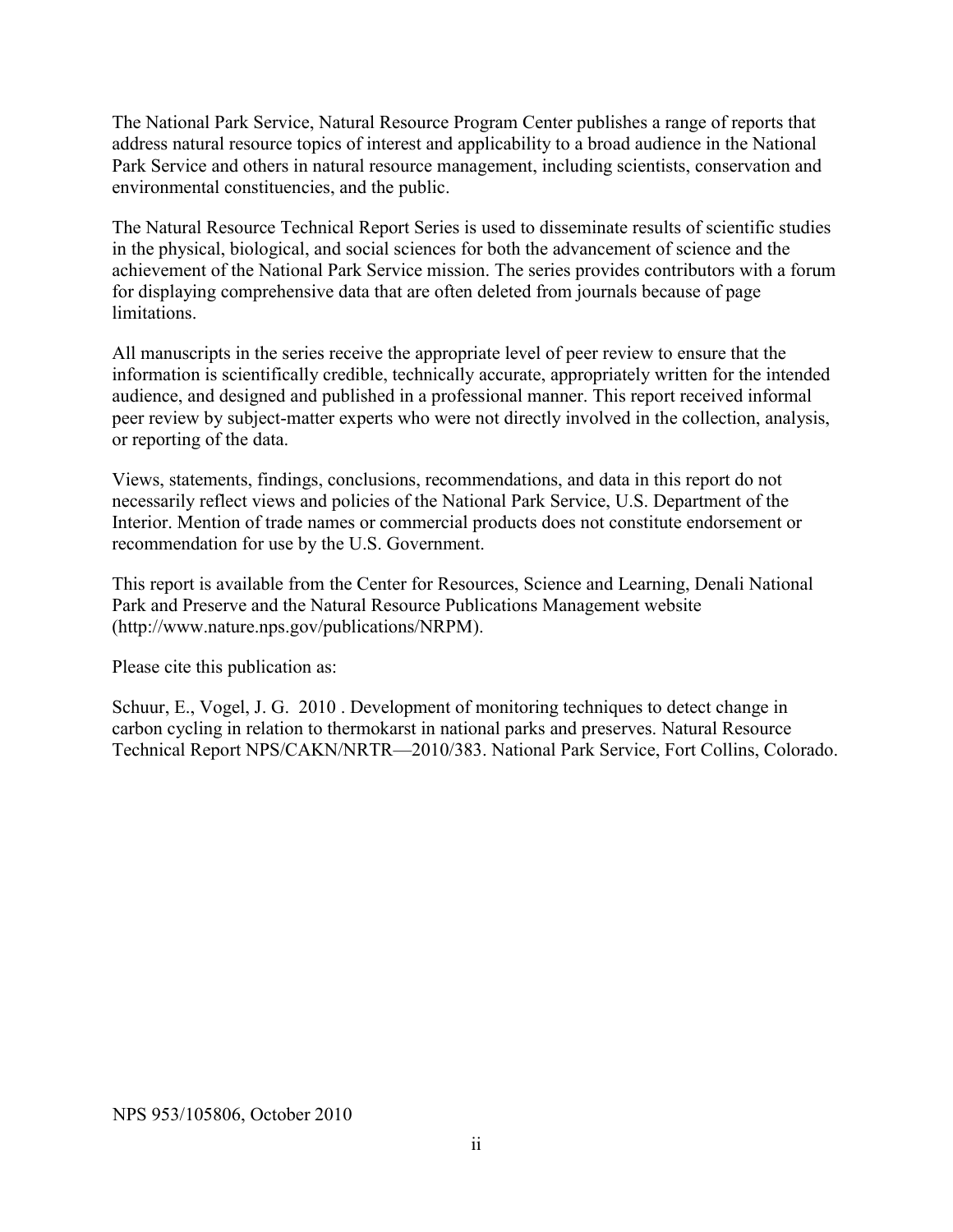## **Contents**

| $\sim$ 5<br><i>Mineral Horizons</i> |  |
|-------------------------------------|--|

Page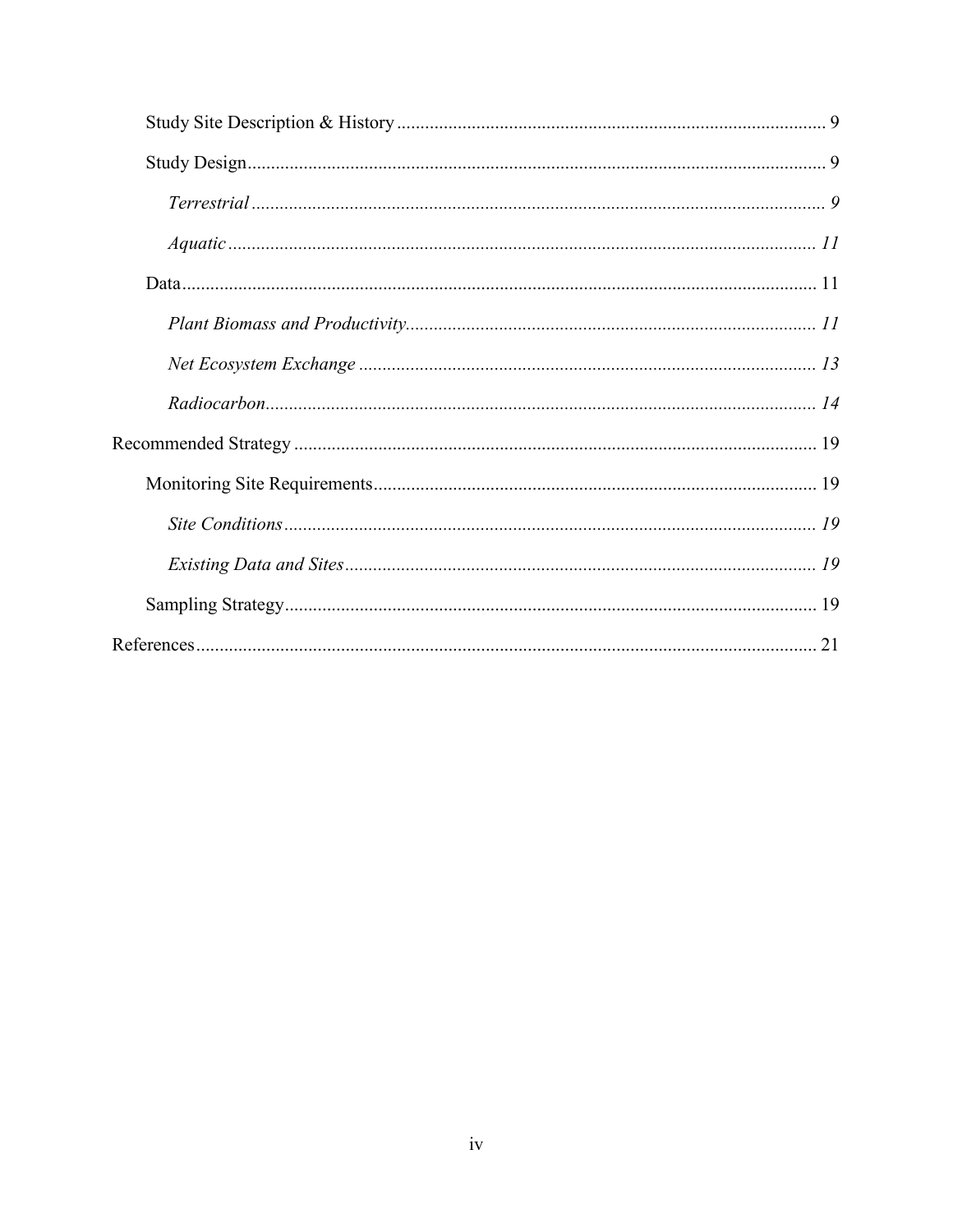# <span id="page-6-0"></span>**Figures**

| Figure 1. Location (DENA boundaries in green) and aerial infrared photograph of Eight<br>Mile Lake and its watershed. Thermokarst regions can be detected by dark coloration within<br>the drainage network. The Eight Mile Lake watershed has been the subject of climate<br>change research since 1985 when a borehole was installed (T. Osterkamp pers com), and<br>with a more intensive focus on C cycling since 2001. Grey circles are the terrestrial |  |
|--------------------------------------------------------------------------------------------------------------------------------------------------------------------------------------------------------------------------------------------------------------------------------------------------------------------------------------------------------------------------------------------------------------------------------------------------------------|--|
| Figure 2. Aboveground biomass (A) and relative abundance aboveground biomass (B) by<br>functional group for the three sites that differ in degree of permafrost thawing and<br>thermokarst. Different letters denote significant pairwise differences among sites, within a<br>species or functional group. Species without letters did not differ significantly among sites 12                                                                              |  |
| Figure 3. Annual net primary productivity by functional group for the three sites that differ<br>in degree of permafrost thawing and thermokarst. Different letters denote significant<br>pairwise differences among sites, within a species or functional group. Species without                                                                                                                                                                            |  |
| Figure 4. Net carbon exchange during the summer growing season from May until<br>September. Negative values indicate that net carbon moved into the ecosystem as                                                                                                                                                                                                                                                                                             |  |
| Figure 5. Net carbon exchange including the summer growing season and winter respiration<br>measurements. Positive values indicate that net carbon moved out of the ecosystem to the<br>atmosphere as total respiration was greater than carbon taken up by photosynthesis 14                                                                                                                                                                                |  |
| Figure 6: Growing season radiocarbon value for total ecosystem respiration. The left axis<br>shows the actual radiocarbon values of $CO2$ , and the right axis is relative to the 2006<br>atmosphere, which was $+59$ % in 2006. Chambers that are below zero on the right axis                                                                                                                                                                              |  |
| Figure 7. Radiocarbon values from $CO2$ in the soil profile. These measurements represents                                                                                                                                                                                                                                                                                                                                                                   |  |
| Figure 8: Radiocarbon of DOC from two locations in the Eight Mile Lake watershed. The<br>thermokarst drainage represents surface water flow directly integrated from the terrestrial<br>sampling sites. The Lake Inlet Stream is the main drainage to the lake and integrates more<br>water than the Thermokarst Drainage. Measurements were made periodically from late May                                                                                 |  |
| Figure 9. Radiocarbon values of DIC, primarily $pCO_2$ , for the two sampling locations in the                                                                                                                                                                                                                                                                                                                                                               |  |
|                                                                                                                                                                                                                                                                                                                                                                                                                                                              |  |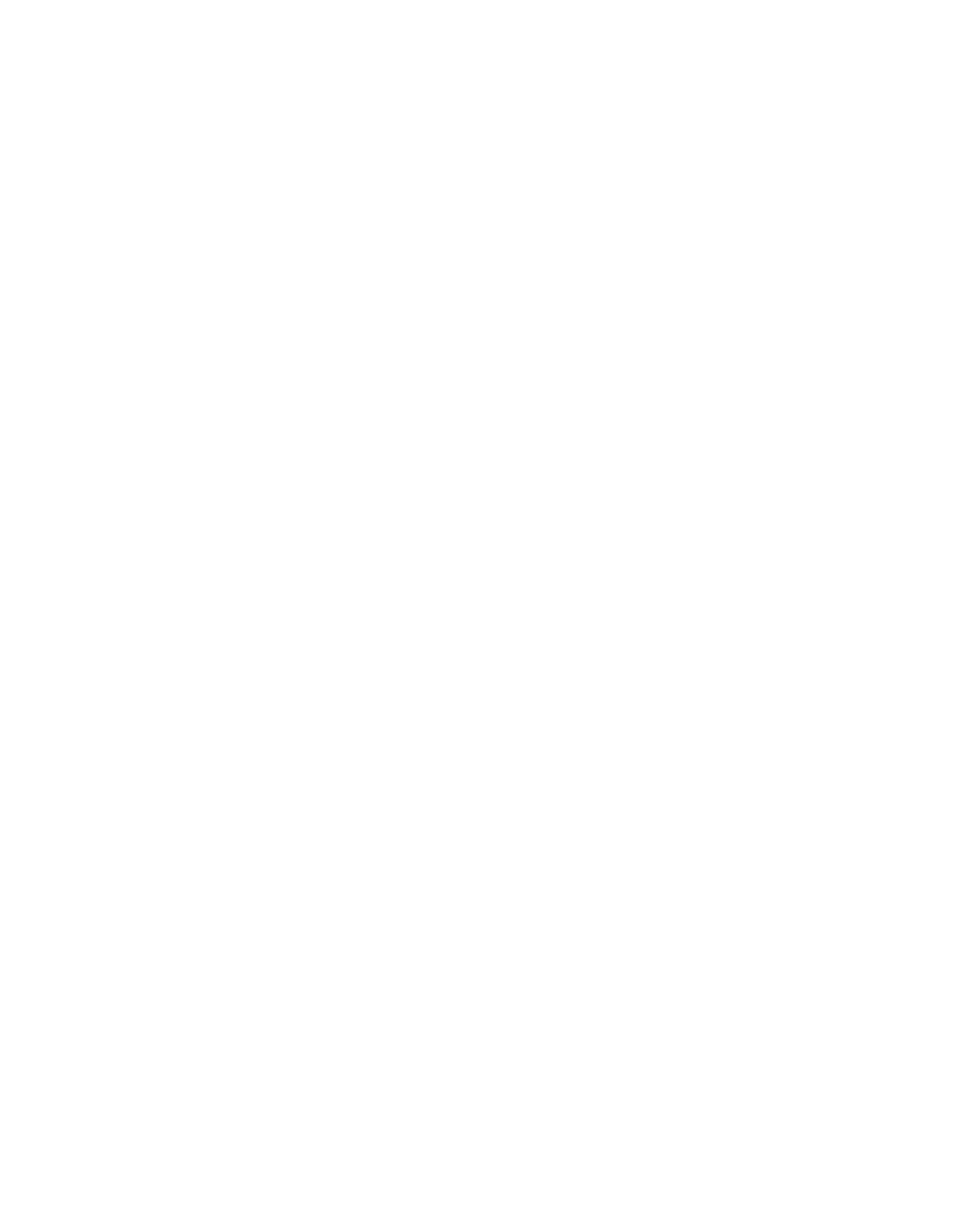## <span id="page-8-0"></span>**Executive Summary**

Long-term monitoring of changes in ecosystem carbon cycling in response to permafrost thawing and thermokarst development is an important component of understanding the rate at which northern ecosystems are changing. The Central Alaska Inventory and Monitoring Network of the National Park Service is in the process of developing a comprehensive permafrost monitoring program that can contribute significantly to this understanding. This report provides recommendations for monitoring ecosystem carbon cycling processes that can be affected as a result of permafrost thawing and thermokarst. This report is based in part on a pilot study in the Eight Mile Lake watershed near the northeast corner of Denali National Park and Preserve. These recommendations should be combined with complementary remote sensing interpretation and borehole monitoring pilot studies to design the formal monitoring permafrost monitoring protocol.

This report suggests a tiered carbon monitoring structure based on support of intensive monitoring in a few locations combined with more extensive monitoring across a range of sites. The intensive monitoring sites correspond to recommendations for monitoring permafrost temperature while the extensive monitoring sites may intersect with other National Park Service monitoring efforts such as that for vegetation. The intensive sites should be stratified to include thermokarst features where permafrost is, or has been, thawing, and in other areas with no obvious thaw feature at the surface.

The specific carbon monitoring measurements range from more basic and extensive, to more complex and intensive:

- long-term monitoring of **terrestrial carbon pools** in vegetation and soil in a range of extensive sites;
- isotope monitoring of **dissolved organic and inorganic carbon** in hydrologic fluxes in a range of extensive sites;
- terrestrial **ecosystem carbon balance** using eddy covariance in core, intensive permafrost monitoring sites; and
- remote sensing of **vegetation biomass and productivity**, which can be validated using the terrestrial carbon pool data.

## <span id="page-8-1"></span>**Acknowledgements**

This research was supported by the National Park Service, Task Agreement #J9836 05 0108.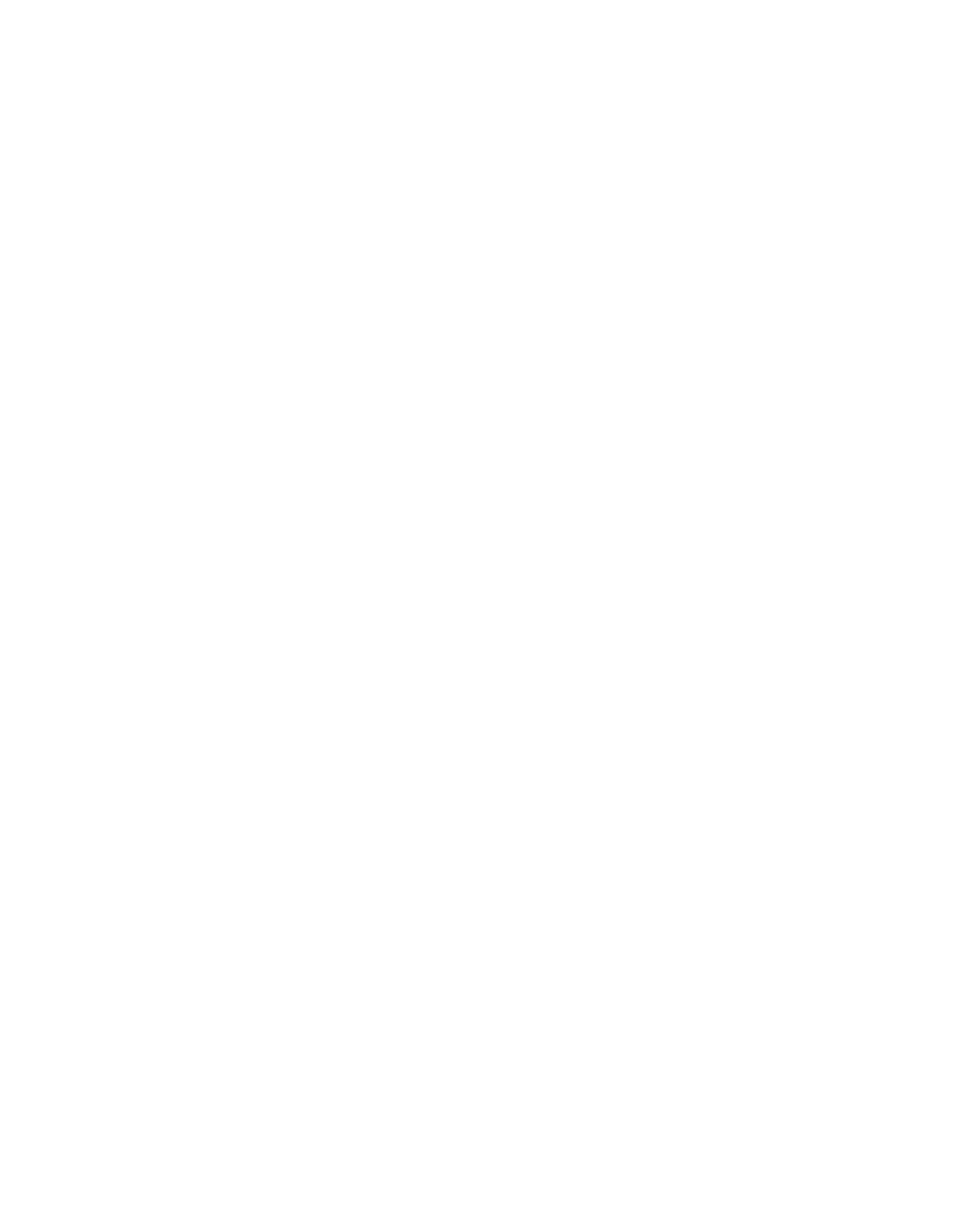## <span id="page-10-0"></span>**Introduction and Background**

Four hundred and fifty billion tons (Pg) of soil carbon (C) are estimated to be stored in the surface of high latitude ecosystems (Gorham 1991, Gilmanov and Oechel 1995). This represents almost a third of the soil C stored in terrestrial ecosystems globally, and is several orders of magnitude greater than current annual anthropogenic  $CO<sub>2</sub>$  emissions (Post et al. 1982, Dixon et al. 1994, Houghton et al. 1996, IPCC 2001). If deeper permafrost soil is considered, another 500 Pg of soil C could be frozen there (Zimov et al. 2006). Latitudinal gradients of soil carbon (Post et al. 1982), field experiments (Van Cleve et al. 1990, Rustad et al. 2001), and laboratory incubations (Kirschbaum 1995, Kirschbaum 2000, Dutta et al. 2006) all show that soil C cycling in these northern ecosystems is likely to be strongly influenced by the effect of cold temperatures on rates of decomposition of soil organic matter (SOM) (Davidson and Janssens 2006). This "old" soil C, climatically protected from microbial decomposition in frozen or waterlogged soil, has been accumulating in these ecosystems throughout the Holocene since retreat of the last major ice sheets (Harden et al. 1992).

Climate change scenarios predict that the greatest magnitude of warming will occur at high latitudes (Houghton et al. 1996, IPCC 2001, ACIA 2004). This predicted warming is supported by observational evidence over the last 25 years (Serreze et al. 2000) and is associated with warmer ground temperatures, permafrost (permanently frozen soil) thawing, and thermokarst (ground subsidence as a result of ground ice thawing) (Lachenbruch and Marshall 1986, Osterkamp and Romanovsky 1999). Permafrost thawing and thermokarst have the potential to alter ecosystem C cycling by changing the vegetation structure and growth rates, and by altering soil microbial decomposition rates and other C loss pathways. These changes in turn can affect the C storage of ecosystems, which is the net balance of these processes (Randerson et al. 2002), and can cause feedbacks to climate change (Cox et al. 2000)

Long-term monitoring of changes in ecosystem C cycling in response to permafrost thawing and thermokarst development will be an important component of understanding the rate at which northern ecosystems are changing, and how they may affect local and global C cycling. Indeed, ecosystem C storage can be considered an ecosystem service because the majority of C removed from terrestrial ecosystems ends up in the atmosphere, contributing to climate warming. The Central Alaska Inventory and Monitoring Network (CAKN) of the National Park Service (NPS) is in the process of developing a comprehensive permafrost monitoring program that can contribute significantly to this understanding. This report provides recommendations for monitoring ecosystem C cycling processes that can be affected as a result of permafrost thawing and thermokarst. This report is based in part on a pilot study in the Eight Mile Lake watershed near the northeast corner of Denali National Park and Preserve (DENA). These recommendations should be combined with complementary remote sensing interpretation and borehole monitoring pilot studies to design the formal monitoring permafrost monitoring protocol.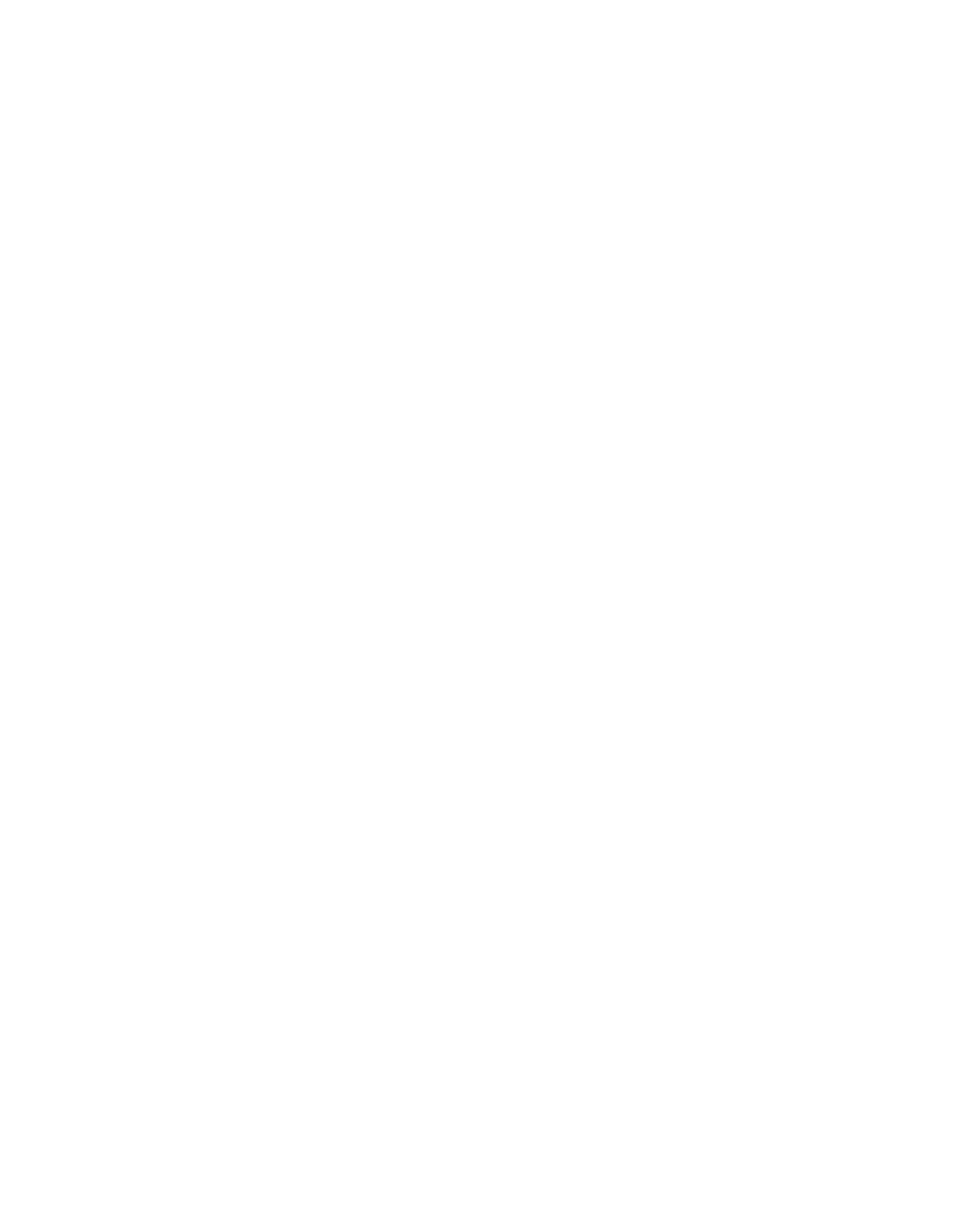## <span id="page-12-0"></span>**Carbon Cycle Monitoring Methods**

## <span id="page-12-1"></span>**Ecosystem Carbon Cycle Overview**

Ecosystem C cycling is comprised of pools and fluxes. The main terrestrial **pools** of organic C are contained in vegetation and soil, about 40-60% C and 1-50% C respectively. Inorganic C is contained in carbonate rocks and soils in some ecosystems, depending on the parent material type. Because the amount of C in carbonates is not likely to be dramatically affected by permafrost thawing or climate change, this inorganic C pool will not be considered further here. The amount of C contained in vegetation and soil is not static and is determined by the **fluxes**, or rates of inputs and outputs of C. Photosynthesis and plant growth is the dominant pathway of C into ecosystems, as atmospheric C is fixed (stored) into plant biomass. A small fraction of plant biomass is eaten by herbivores (<5-10%) while the rest of the plant biomass over time senesces and enters the soil organic matter pool where it is decomposed by soil animals and microbes. The processes that consume live and dead plant biomass for energy, converting it ultimately back to atmospheric CO2, are together referred to as **heterotrophic respiration**. This respiration flux of C out of ecosystems is dominated by microbial decomposition of organic C. Other C fluxes out of ecosystems tend to be small in comparison to respiration, but do contribute to the overall C balance of an ecosystem. These include leaching of dissolved inorganic C (DIC) and dissolved organic C (DOC) into surface water exported to streams and lakes, and emissions of other C gases such as methane under anaerobic conditions. Over longer times scales (or spatial scales), other fluxes become important to the C balance, notably disturbance, such as fire (rapid oxidation of organic C), or erosion (lateral export of C). All of these processes may be affected by permafrost thawing and thermokarst; below is a brief review of methods for monitoring some of these C pools and fluxes.

## <span id="page-12-2"></span>**Vegetation**

Carbon is contained in plant biomass, and the annual input of new plant biomass is called **net primary productivity** (NPP). Changes in both the pool of vegetation C and the flux through time are of interest to a monitoring program, and can be assessed remotely or at the plot scale.

## <span id="page-12-3"></span>*Plot scale*

Vegetation C pools can be quantified destructively or non-destructively, with the former providing the more accurate assessment. For repeated sampling that is part of a monitoring program, there is a clear preference for non-destructive sampling, but a comprehensive program could include both. A typical destructive harvest of boreal forest or tundra vegetation comprises removal of small quadrats of understory vegetation  $(0.25{\text -}0.4 \text{ m}^2)$  where all plant species are sorted into new and old growth, dried and weighed. Such a plot can be non-destructively quantified first using a point-intercept method to describe the frequency of plant species and tissue types. The point-intercept data and the destructive harvest can be combined to produce allometric relationships for future, or more widespread, measurements The basal diameter of larger stature shrubs and the diameter at breast height (DBH) of trees are typically measured on larger plots (e.g. 100  $m^2$ ) and converted to biomass by destructively sampling a subset of shrubs and trees and constructing allometric relationships between diameter and total biomass. For both methods, point-intercept allometries and tree diameter allometries already exist from other studies in Alaska (e.g. Shaver et al. 2001, Mack et al. in prep.), but some accuracy is sacrificed when allometries are not constructed at the site. Net primary productivity is quantified by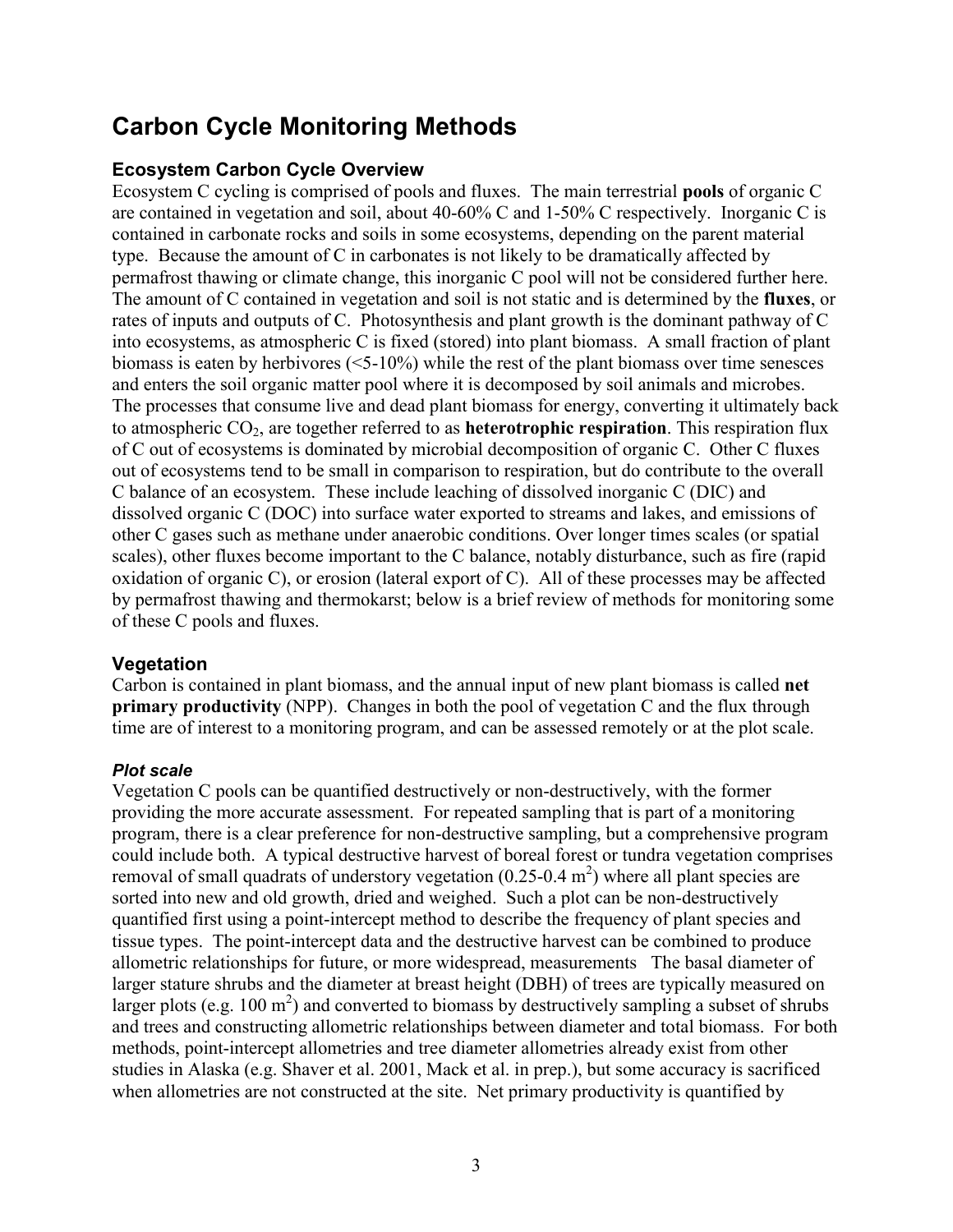separating and weighing the newly grown plant parts during the destructive harvest for the understory, and by using littertraps on the soil surface to collect falling tree leaves on an annual basis. These measurements of leaf growth or turnover are combined with re-measurements of tree biomass to calculate aboveground net primary productivity, or the amount of plant growth per m<sup>2</sup> per year.

Belowground plant biomass and productivity is often ignored in many studies that quantify only aboveground biomass. Fine root biomass is measured destructively by collecting soil cores and separating roots by hand in the surface soil. Non-destructive imaging of root growth (**belowground net primary productivity**) is possible by installing clear tubes and using a digital camera system to record changes in root biomass surrounding the tubes. These measurements need to be calibrated with destructive measurements of biomass, and are generally a high-intensity effort.

### <span id="page-13-0"></span>*Remote Sensing*

Leaf area can be imaged remotely (satellite/aircraft) using the normalized difference vegetation index (NDVI) that combines measurements of reflected visible and infrared light. Using algorithms, leaf area can be converted to net primary productivity. These measurements are best used to determine differences in leaf area among different vegetation types where there are larger differences, or over longer time periods. Remote sensing was not used in the pilot study and will not be discussed further here.

### <span id="page-13-1"></span>**Soil**

Carbon is contained in soil organic matter (SOM), both in the mineral soil and in thick surface organic horizons that are typical of high latitude ecosystems. Carbon pools belowground can be larger than C stored in plants aboveground in these ecosystems, and the influence of freezing temperatures and waterlogging on microbial decomposition means that SOM pools are likely to be affected by changes in climate. But, because soil C pools are large and spatially variable it is often difficult to detect changes in the pool size. Fluxes of C out of the soil pool (respiration) are more sensitive for detecting interannual change and will be addressed in the following **Ecosystem Carbon Dioxide Exchange** section.

### <span id="page-13-2"></span>*Organic Horizons*

Soil OM accumulates in organic horizons as partially decomposed plant material on the mineral soil surface. These horizons tend to be  $\sim$  5-40 cm thick, and those with deeper organic horizons are classified as peat soils. These soils have high percent C, but low bulk density (mass per unit volume), and contain a large amount of the potentially decomposable C pool. Soil C pools are quantified by soil coring. The surface organic is usually removed with a 10x10 cm quadrat and a serrated knife due to its low bulk density. Organic horizons are separated by depth with the bottom of the green moss defined as the soil surface. In the laboratory, each layer with known dimensions is weighed wet, then the sample is homogenized. Because sieving (typical for soil analyses) is not possible for organic horizons, large roots and organic chunks are removed by hand. A subsample is weighed wet and then dried at  $110^{\circ}$ C for soil moisture, and another subsample is dried at 70 $\degree$ C for C elemental analysis. Carbon is expressed as kg m<sup>2</sup> to the sampling depth.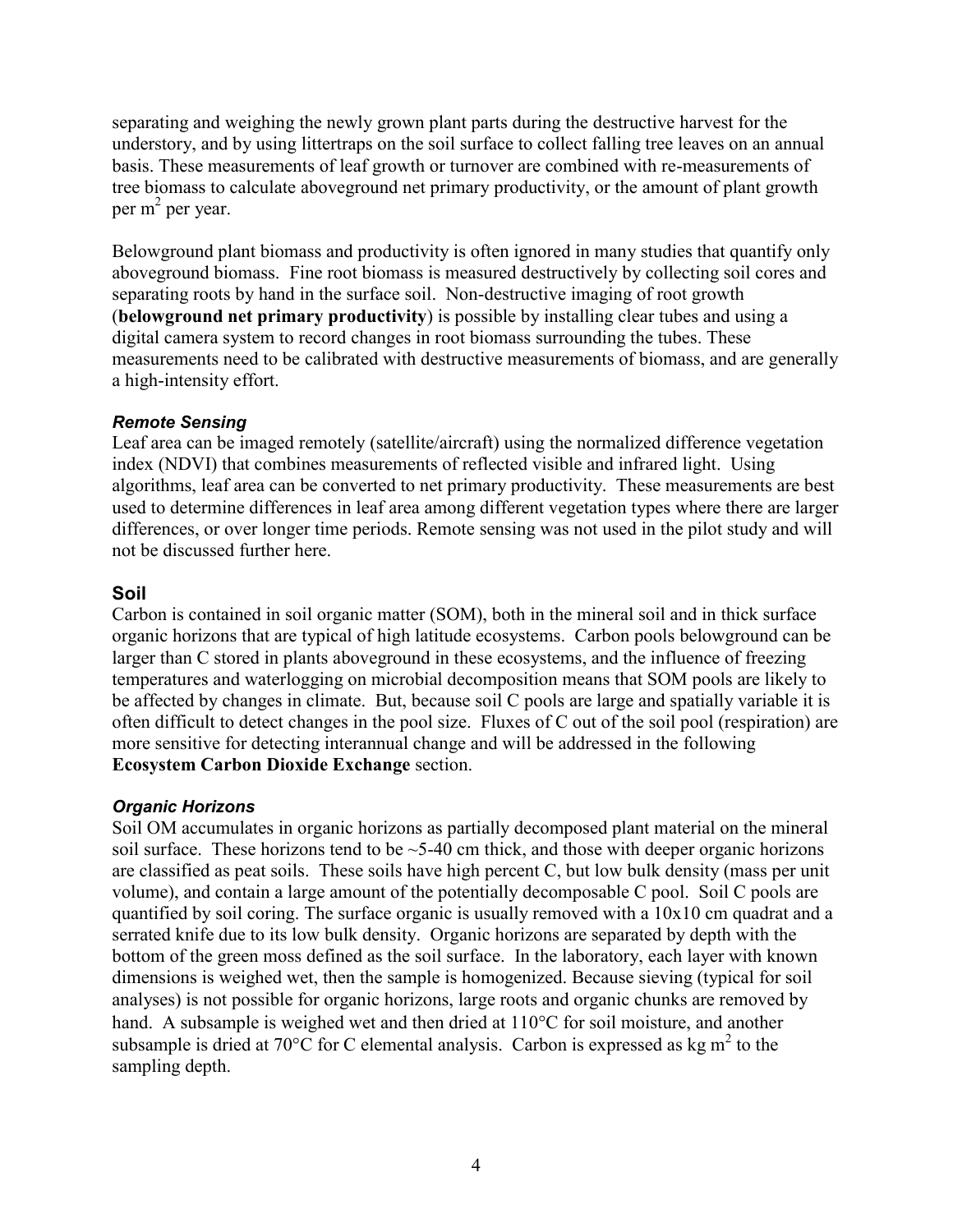#### <span id="page-14-0"></span>*Mineral Horizons*

Organic C also accumulates in mineral soil horizons, which by definition are <20%C, but typically range from 1-10%C. While the %C is lower, the bulk density is higher so the mineral soil contains the larger proportion of the total C pool down to 1 m depth. Carbon is deposited in the mineral soil by downward transport and by **cryoturbation**, freeze-thaw mixing of the soil. Since the **active layer** depth (seasonally thawed layer) often corresponds to the surface of the mineral soil, much of the C in mineral horizons is currently in permafrost, and may be particularly susceptible to climate change. Deeper soil horizons can be collected with a soil core and separated by depth. Some sampling issues include identifying the mineral soil surface, which can be difficult due to cryoturbation, and the need for a permafrost drill to sample below the active layer. A typical soil C quantification might include the surface 1 m of soil, but there may be a significant amount of C below that point (2 to 3m depth) that can be retrieved with a permafrost drill. Mineral soil separated by depth is then returned to the laboratory and C pools are quantified as described above for the organic horizons. In carbonate soils, acidification of samples is necessary in order to quantify the organic C pool separate from inorganic C that may be present.

### <span id="page-14-1"></span>**Ecosystem Carbon Dioxide Exchange**

Changes in C pools are often hard to detect given spatial variability. In contrast, measurements of fluxes in and out of ecosystem C pools are often more sensitive for detecting change on annual time scales. The predominant path of C in and out of terrestrial ecosystems is through  $CO<sub>2</sub>$  exchange with the atmosphere. Plants take in  $CO<sub>2</sub>$  via photosynthesis and return it to the atmosphere via plant respiration. Soil respiration (primarily the activity of microbes) also returns  $CO<sub>2</sub>$  to the atmosphere. This  $CO<sub>2</sub>$  exchange can be monitored to quantify the movement of C in and out of an ecosystem and is referred to as **net ecosystem exchange** (NEE) or **net ecosystem production** (NEP) when described over a year.

### <span id="page-14-2"></span>*Chambers*

A clear chamber can be used to enclose a small patch (50x50 cm) of vegetation and soil. Air is withdrawn from the chamber and circulated through an infra-red gas analyzer (IRGA) to determine the  $CO<sub>2</sub>$  concentration, and then returned back to the chamber. By monitoring the  $CO<sub>2</sub>$  concentration over several minutes, a rate of C exchange with the atmosphere can be determined (units of mg C m<sup>2</sup> hour). In daytime conditions in the summer, chamber  $CO<sub>2</sub>$ concentrations typically decline as photosynthesis is greater than respiration and net C is moving into the ecosystem from the atmosphere. This net flux can reverse in the dark, or in winter, when respiration is higher than photosynthesis. A chamber can be placed by hand in different replicate locations or autochambers can be employed for greater temporal resolution. Measurements are needed in all environmental conditions in all seasons (monitored by climate stations) and total C exchange can be estimated for periods that were not measured. The chamber technique is primarily limited by the vegetation stature and works best when the vegetation is <50 cm in height.

## <span id="page-14-3"></span>*Eddy Covariance Tower*

For taller-statured vegetation or to avoid chamber biases,  $CO<sub>2</sub>$  exchange can be monitored with the eddy covariance technique. Here, no chamber is needed to enclose the ecosystem. Instead a tower is deployed with instruments above the vegetation canopy. Along with  $CO<sub>2</sub>$  concentration measurements as described above, the 3-D wind velocity is also measured. These continuous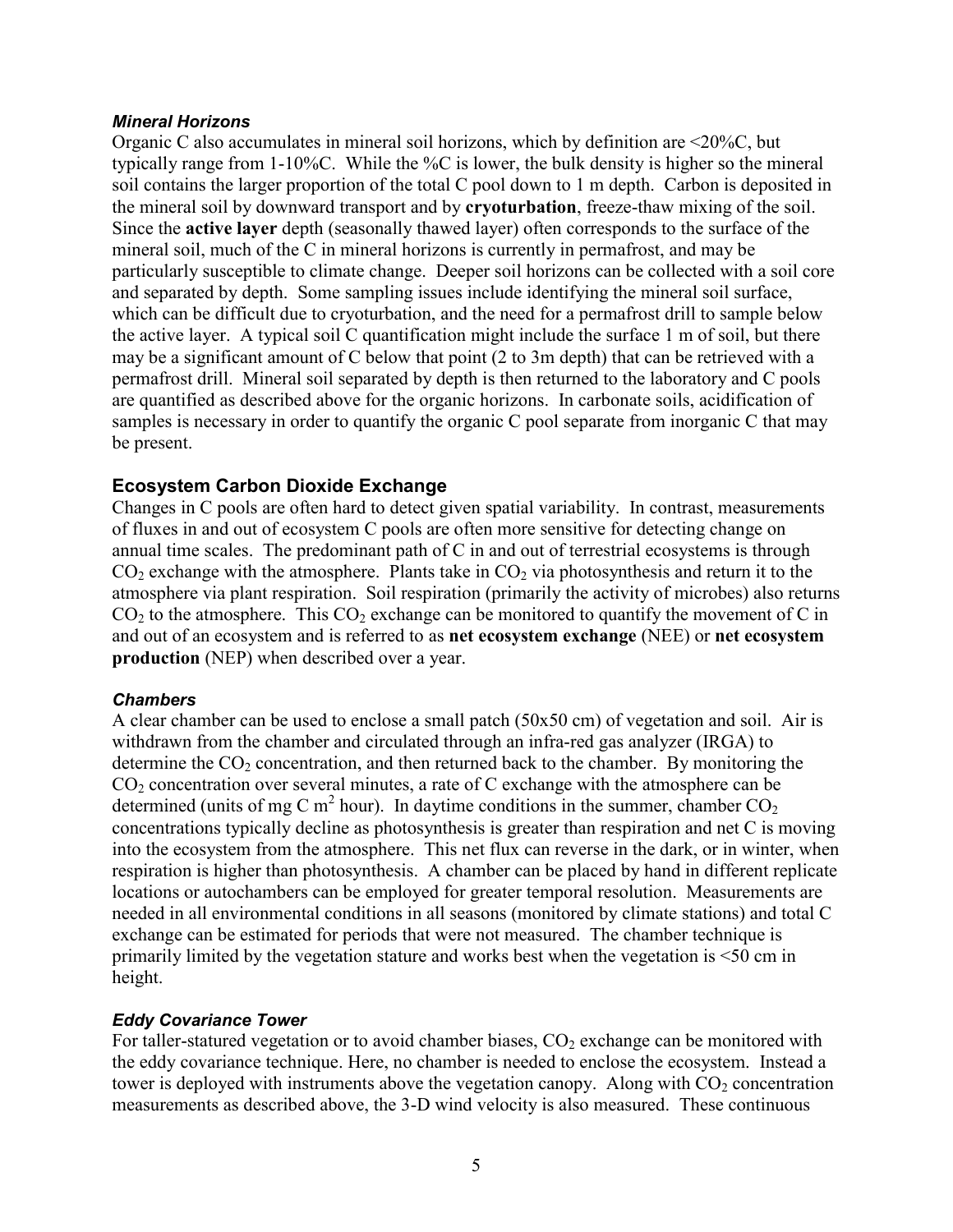measurements, along with measurements of the ecosystem energy budget and micrometerologic conditions, can be used to determine total ecosystem  $CO<sub>2</sub>$  exchange as eddies of wind move air past the sensing station. Both chamber and tower techniques measure the net exchange of  $CO<sub>2</sub>$ only, so miss some smaller but potentially important C losses described in the following sections.

## <span id="page-15-0"></span>**Hydrologic Carbon Losses**

Other than direct exchange of  $CO<sub>2</sub>$  between terrestrial ecosystems and the atmosphere, C can be exported from ecosystems in water. While this represents a small, one-way flux of C, it can be significant when compared to the net exchange of  $CO<sub>2</sub>$ , as described above. Carbon is exported in water as inorganic  $CO_2$  or as organic forms of C, both dissolved in water (DIC and DOC), or as particulate organic carbon (POC).

## <span id="page-15-1"></span>*Dissolved Inorganic Carbon*

Excess  $CO_2$  (measured as  $pCO_2$ ) is a product of water that is supersaturated by  $CO_2$  in the soil profile as the soil atmosphere is elevated in  $CO<sub>2</sub>$  from root and microbe respiration. Excess  $CO<sub>2</sub>$ degasses to equilibrate with the atmosphere in streams and lakes. Remaining DIC is a product of soil and rock weathering where the DIC balances other **cations** (positively charged elements) in solution, thus will not immediately degas. Lateral transport of DIC is important because it means that the exchange of C with the atmosphere will not be measured by the chamber or tower techniques described above. Also, excess DIC represents soil processes deep in the profile which are expected to be most sensitive to permafrost thawing and thermokarst. Total DIC can be measured with *in situ* sensors based on the pH chemistry of the CO<sub>2</sub>-bicarbonate system. Excess  $CO<sub>2</sub>$  is measured by headspace equilibration and subsequent concentration measurement using an IRGA.

## <span id="page-15-2"></span>*Dissolved Organic Carbon*

Dissolved OC exported to streams and rivers from SOM, and produced *in situ*, comprises C compounds that are soluble in water, but that have not been immediately decomposed by microbes. DOC represents a large range of C compound types. A portion of the DOC pool is resistant to microbial decomposition because of its chemical structure. Another portion of the DOC pool may be exported to streams and rivers because it is lost from a part of the soil profile where microbial activity is restricted either by temperature or waterlogging. The latter portion of the DOC pool may be subject to further microbial decomposition within aquatic ecosystems, ultimately ending up as  $CO<sub>2</sub>$ . Resistant DOC can be exported all the way to the ocean, or be sorbed to particulates in the stream and end up in sediment. DOC concentrations can be measured in filtered water samples (0.45 µm filter) with an elemental analyzer. Different pools of DOC can be isolated by charge with resin exchange columns, or by size with ultrafiltration. Both charge and size roughly correspond, in some situations, to different parts of the total DOC pool. As with DIC, total DOC export need to be quantified by concentration measurements coupled with hydrologic flow measurements.

## <span id="page-15-3"></span>*Particulate Organic Carbon*

This pool is defined as C in water that is trapped on the filter  $(0.45 \mu m)$  filter) when DOC is collected. It represents a range of material from suspended sediments to dead aquatic organism, to material eroded from terrestrial ecosystems. It can be quantified at the same time as DOC by measuring the quantity of material and the %C using an elemental analyzer. Because some types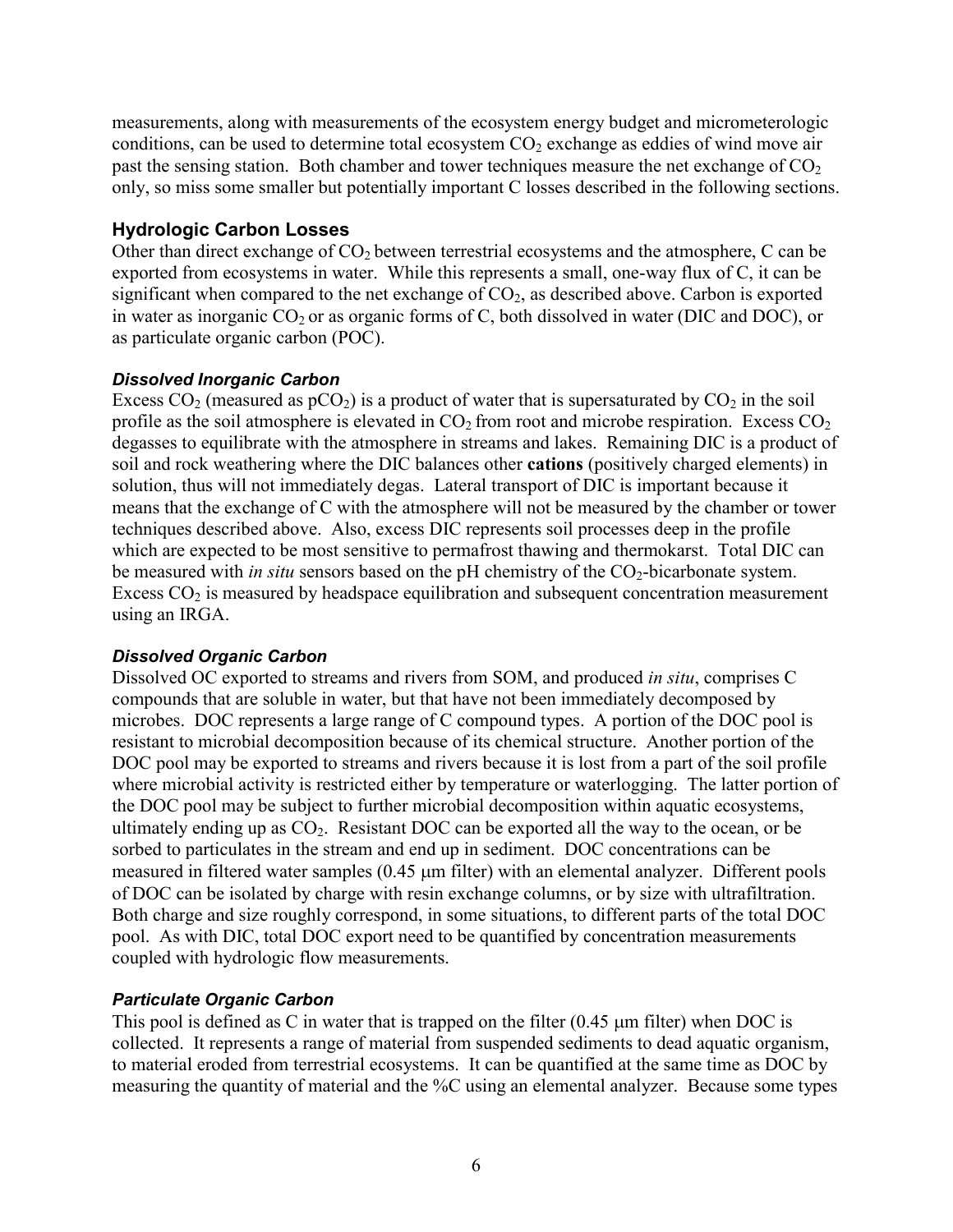of thermokarst can cause significant soil erosion, POC monitoring may be particularly important for monitoring lateral C fluxes.

## <span id="page-16-0"></span>**Carbon Isotopes**

All the methods reviewed above quantify either pools or fluxes of ecosystem C. This C (and all C in the world) comes in slightly different forms corresponding to the number of neutrons present. While about 99% of C has 6 neutrons, about 1% of all C has 7 neutrons, while  $\sim 1x10^{-10}$ % of all C has 8 neutrons. The latter two forms of C are referred to as  $^{13}$ C (because it has 7 neutrons and 6 protons) and  ${}^{14}C$  (or radiocarbon, which has 8 neutrons and 6 protons).  ${}^{13}C$  is chemically stable whereas  ${}^{14}C$  radioactively decays with a half-life of 5730 years. Carbon isotope measurements in ecosystem pools and fluxes provides information as to the processes that have influenced that C in the past. Various physical and biological processes can change the amount of <sup>13</sup>C as C moves from one pool to another, whereas the content of <sup>14</sup>C is affected by the time spent within the ecosystem. Because of this, C isotope measurement can provide integrated information as to the sources and rates of particular C fluxes over longer time scales where direct observation is not possible.

### <span id="page-16-1"></span>*Stable Carbon*

The <sup>13</sup>C content of ecosystem C reflects physical and biological processes that have moved C from one pool to another. Because <sup>13</sup>C is slightly heavier than the more common <sup>12</sup>C, this usually causes a recipient C pool to have slightly less  $^{13}$ C compared to the pool where the C is coming from (referred to as discrimination). Biological processes accelerate this discrimination process as enzymes act faster on <sup>12</sup>C compounds since the diffusion rate is quicker for the lighter atom. The result of these discrimination processes is that different ecosystem C pools have different amounts of  ${}^{13}C$ . This information can be used to determine, in some cases, which pools contribute to a particular C flux if the isotope ratio of the pools and fluxes is measured. Carbon can be extracted from organic (plant, soil, POC) and inorganic pools (respiration, DIC, DOC) and fluxes and converted to  $CO<sub>2</sub>$ , which is then measured by a mass spectrometer that detects the  $13<sup>13</sup>C$  abundance of the sample material.

### <span id="page-16-2"></span>*Radiocarbon*

The  $^{14}$ C content of ecosystem C reflects the rate of C exchange between ecosystems and the atmosphere. Nuclear bomb testing conducted in the 1960's enriched background levels of  ${}^{14}C$  to approximately two times the normal atmospheric levels of radiocarbon, which has declined since. The enrichment of ecosystem C with "bomb"  ${}^{14}C$  records a history of C uptake by these ecosystems in the time since weapons testing. Over longer time scales, the natural decay rate of  $14C$  acts as an atomic clock. Radioactive decay causes older C, such as that found deeper in soil, to be depleted in  $^{14}$ C. Radiocarbon measurements then provide an indication of age, and also can help differentiate source pool, such as detecting old C loss from permafrost thawing. Radiocarbon measurements are technically challenging because of its low abundance relative to other C isotopes. The extraction procedures from different C fluxes or pools are similar to that described for <sup>13</sup>C. The sample must then be converted to  $CO<sub>2</sub>$ , reduced to graphite, and finally  $^{14}$ C is then measured on an accelerator mass spectrometer.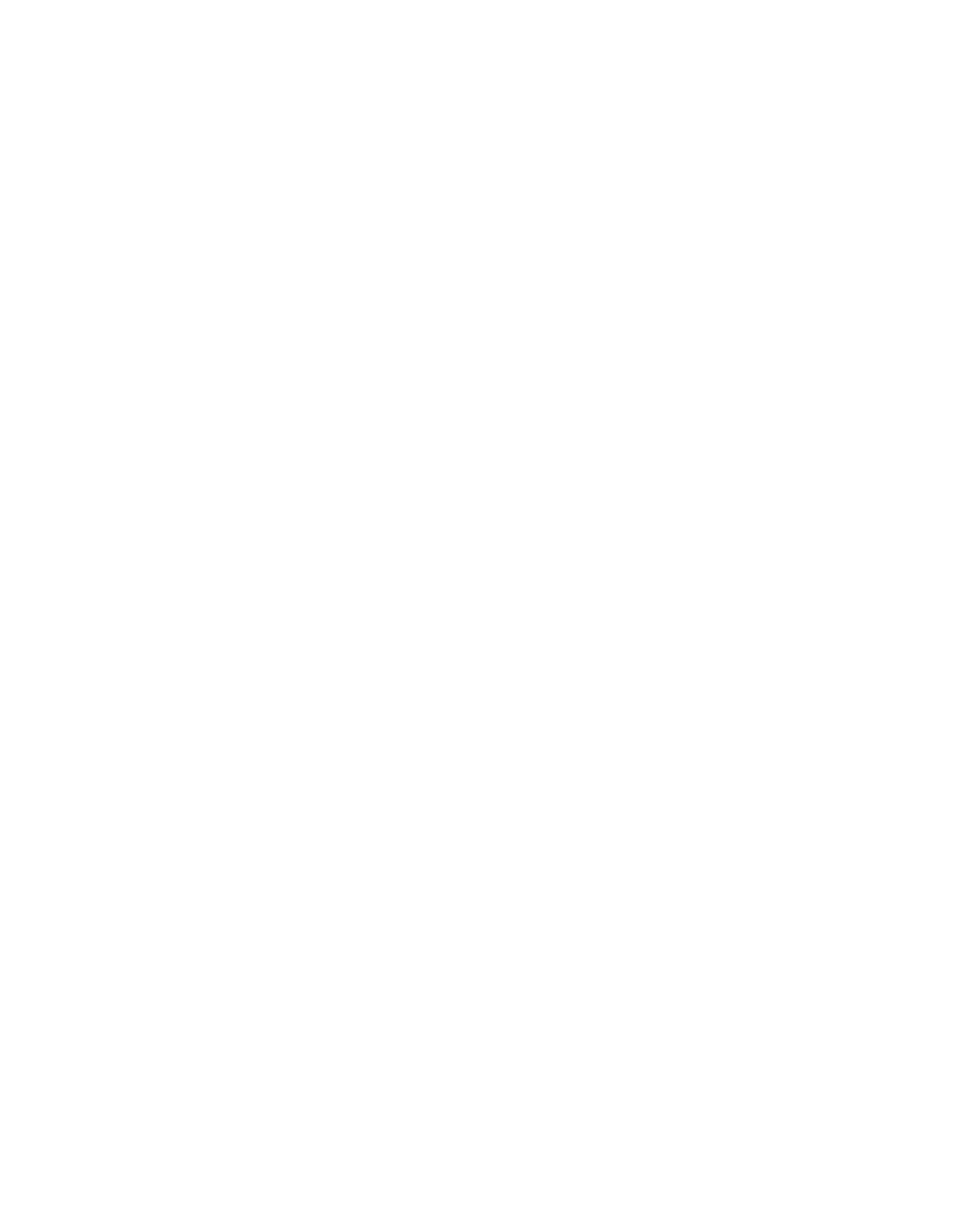## <span id="page-18-0"></span>**Pilot Measurements**

## <span id="page-18-1"></span>**Study Site Description & History**

This pilot study made use of a watershed in the northern foothills of the Alaska Range just outside the DENA boundary near the end of the Stampede Road (Figure 1). Ground temperature has been monitored for several decades at this site, before and after the permafrost was observed to thaw on a gentle north-facing slope (Osterkamp and Romanovsky 1999). The thaw area drains down to Eight Mile Lake, which lies at the foot of these slopes. While permafrost thawing can sometimes result in inundation depending on local topography, the terrestrial site is relatively well drained. The Eight Mile Lake watershed is relatively small (< 8 km2) and is bounded on two sides by moraines deposited by early Pleistocene glaciers (Wahrhaftig 1958). Water enters Eight Mile Lake through a single small stream on the southeast side, and there are some small rivulets off the hillsides where the permafrost is thawing directly into the lake. The lake has a single channelized outflow.

The biogeochemistry of terrestrial C cycling has been studied in the watershed for five years over the course of a NASA-funded project to Schuur to determine the fate of old, temperaturestabilized organic matter from thawing soils. Now, the watershed is the focus of continuing NSFfunded research to Schuur and Dr. James Sickman to continue the terrestrial C cycling research and to make the first link to the aquatic ecosystem via dissolved organic carbon (DOC) measurements in streams. The site is also co-sponsored by the Bonanza Creek Long Term Ecological Research program based at the University of Alaska, Fairbanks where Schuur is a co-Principle Investigator.

## <span id="page-18-2"></span>**Study Design**

### <span id="page-18-3"></span>*Terrestrial*

In this area, we have established three terrestrial sites that represent differing amounts of disturbance from permafrost thaw: **1)** relatively undisturbed tussock tundra, dominated by the tussock-forming sedge *Eriophorum vaginatum* with *Sphagnum spp* mosses and shrubs (hereafter called "**Minimal Thaw'**), **2)** a site adjacent to the borehole that started documented permafrost thawing in 1985 ("**Moderate Thaw**"), and **3)** a site located where permafrost appeared to have thawed more than three decades prior to the thawing at the borehole based on visual observation of thermokarst features from 1951 aerial photographs ("**Severe Thaw**") (Figure 1). The warming ground temperature and loss of ice wedges from these sites has had multiple direct and indirect effects on the tundra ecosystem. In addition to warmer soil temperature and deeper thaw depth, soil moisture and the overall hydrology of the area has been altered where ice wedges have thawed and drained away. The soil surface collapsed in areas overlying ice wedges, and the undulating surface microtopography (thermokarst) caused water to accumulate in lower areas, leaving higher areas dry. While there are no significant differences among sites in the mean moisture, the coefficient of variation in moisture is higher where subsidence is more pronounced. These thermokarst features are most dramatic in the Severe Thaw site, are just starting to develop in the Moderate Thaw site, and are largely absent in the Minimal Thaw site. Together, these three terrestrial sites are a natural experimental gradient that appear to represent the long-term effects of permafrost thawing and thermokarst on terrestrial ecosystem dynamics in areas that are relatively well-drained.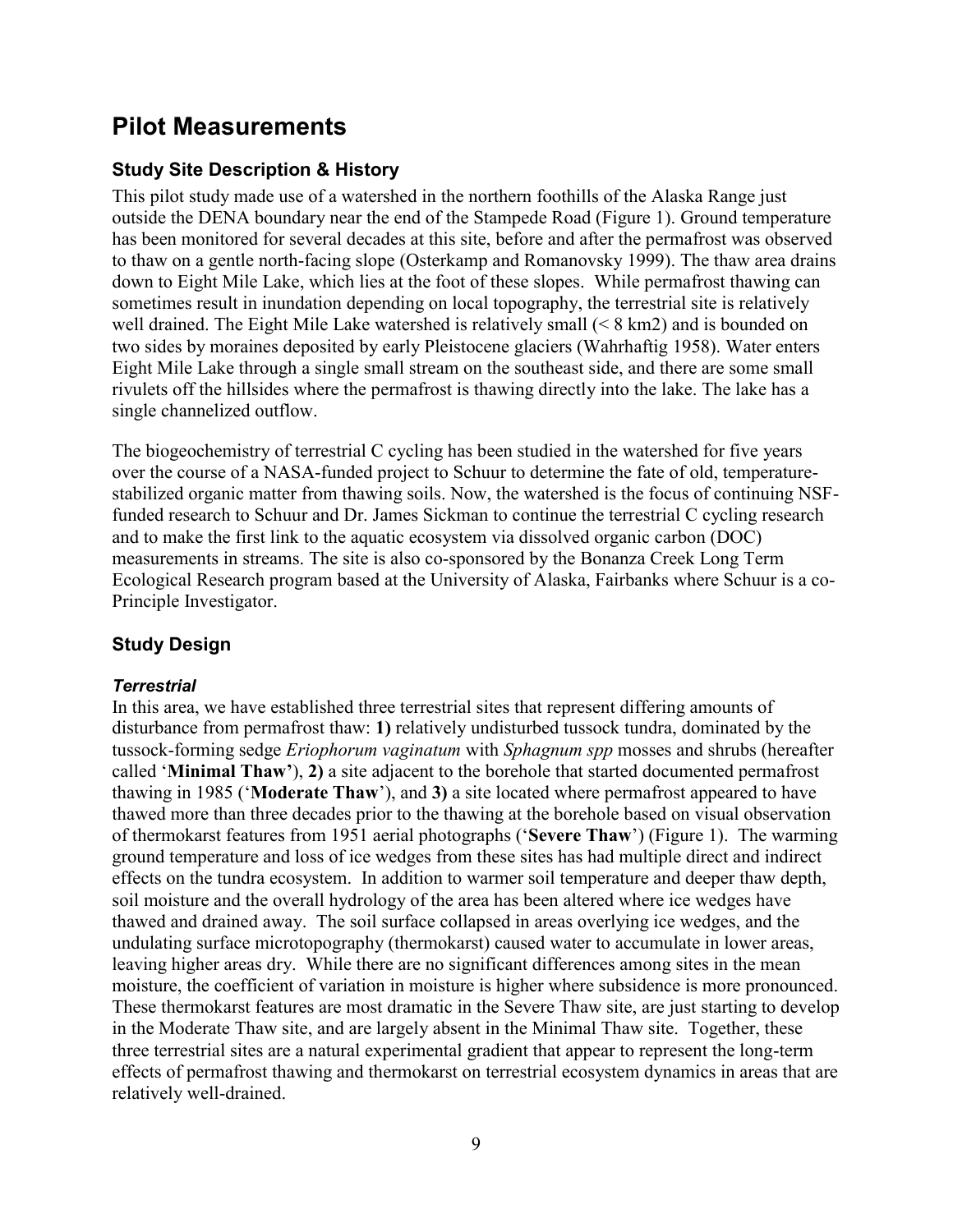

<span id="page-19-0"></span>Figure 1. Location (DENA boundaries in green) and aerial infrared photograph of Eight Mile Lake and its watershed. Thermokarst regions can be detected by dark coloration within the drainage network. The Eight Mile Lake watershed has been the subject of climate change research since 1985 when a borehole was installed (T. Osterkamp pers com), and with a more intensive focus on C cycling since 2001. Grey circles are the terrestrial sampling locations and white diamonds are the aquatic sampling locations.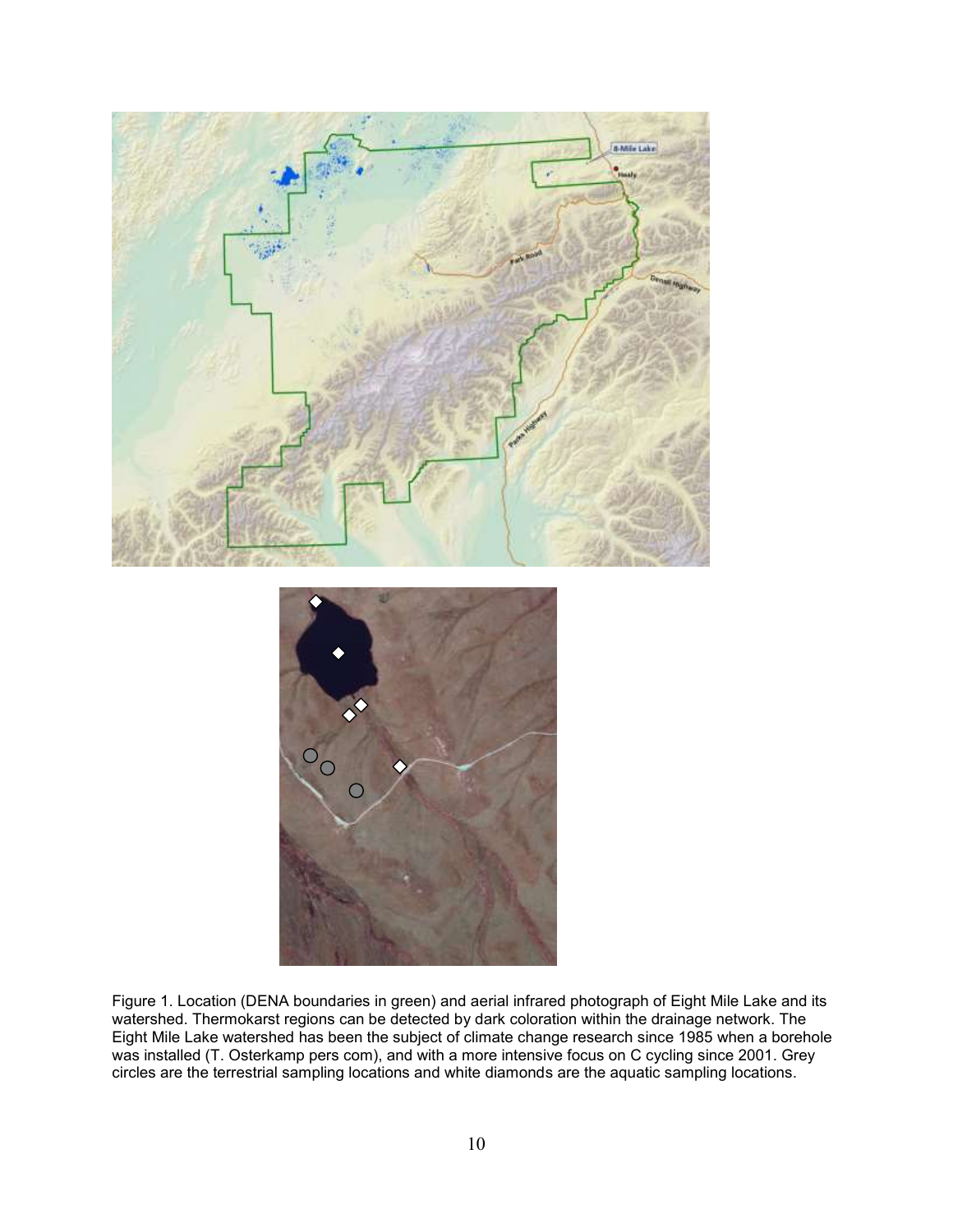### <span id="page-20-0"></span>*Aquatic*

The terrestrial measurements are linked to the overall watershed hydrology through several permanent water monitoring stations distributed throughout the basin (Figure 1). The water sampling is designed to capture changes in water chemistry from when water leaves the terrestrial ecosystem to when it leaves Eight Mile Lake. To do this, water is periodically collected from four different locations: **1)** from soil profile wells at each of the three terrestrial sites, **2)** from small drainage rivulets that drain water tracks descending directly from the sites to the lake, **3)** the main inlet stream to Eight Mile Lake, and **4)** within the lake adjacent to the outlet stream. These stations are monitored regularly throughout the summer for element concentrations, and sporadically during the winter. Water flow is measured at the lake inlet stream and the water track drainage. The lake level itself is also gauged to bound the water flow measurements. In addition to typical water chemistry measurements (pH, base cations, anions, etc), periodic isotope measurements on the DIC, DOC, and POC are also being made at these stations. The sampling station design provides information about carbon processing within this small watershed before water is exported to the larger river system (in this case, eventually the Tanana and Yukon rivers).

## <span id="page-20-1"></span>**Data**

Presented here are some representative results on C pools and fluxes in response to permafrost thawing and thermokarst measured over the past several years at the Eight Mile Lake study area.

### <span id="page-20-2"></span>*Plant Biomass and Productivity*

We quantified plant biomass and net primary productivity using destructive sampling at the three terrestrial sites. In this upland tundra ecosystem where permafrost has been thawing over the past several decades and thermokarst has developed, we observed large differences among our sites in plant community composition. Aboveground plant biomass ranged from being dominated by sedges, to becoming increasingly dominated by deciduous and evergreen shrubs across our sites as thermokarst became more developed (Figure 2).

Aboveground vascular net primary productivity followed this same pattern, with graminoids dominating productivity in the Minimal and Moderate sites, while the Severe site productivity was dominated by shrubs (Figure 3). Non-vascular plant productivity was an important component of plant biomass, especially when considering only the apparently photosynthetic (green) biomass alone. And, non-vascular productivity contributed significantly to total aboveground plant growth, especially at the Severe site where moss growth equaled the production of the deciduous shrubs, likely as a result of favorable moisture conditions.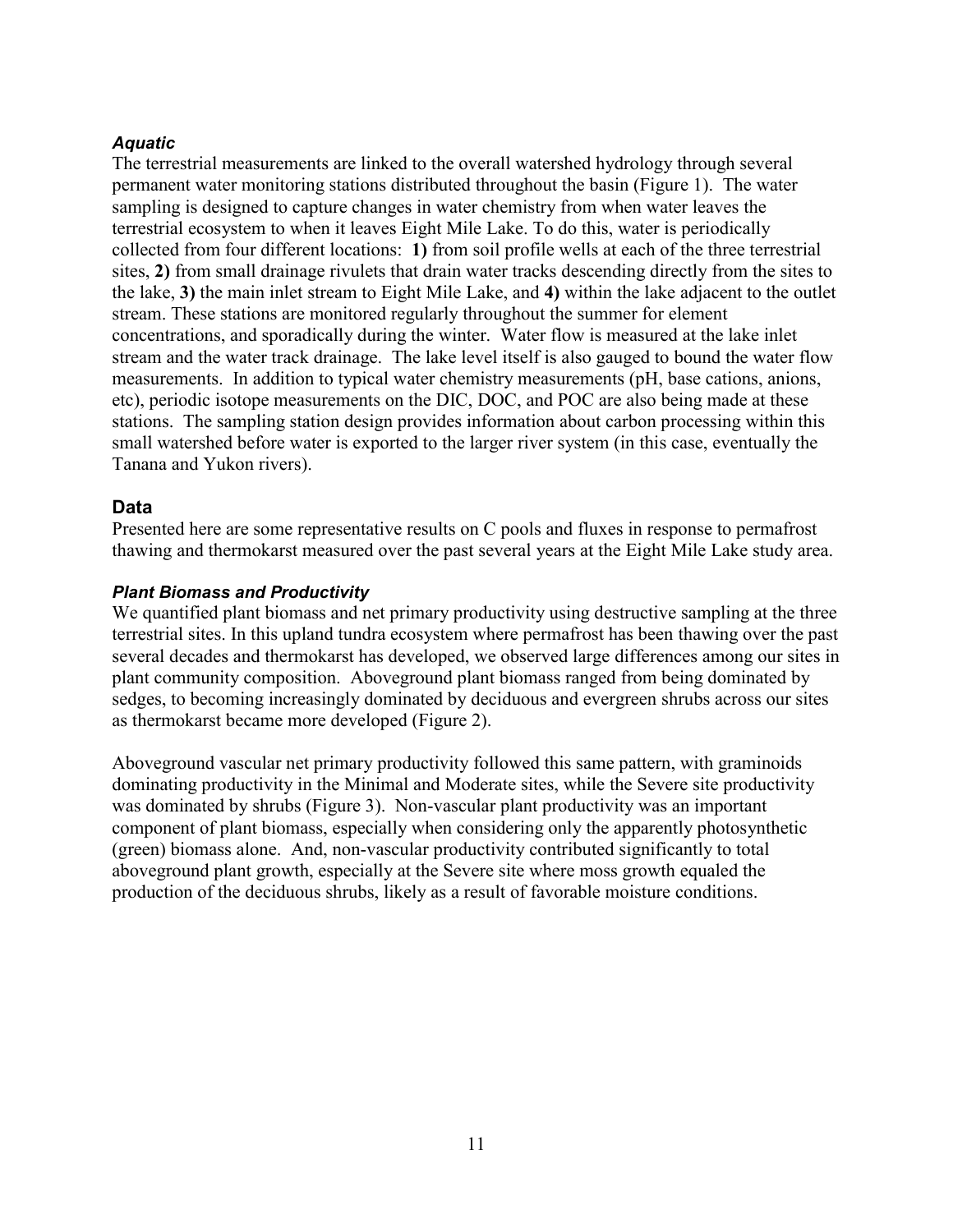

<span id="page-21-0"></span>Figure 2. Aboveground biomass (A) and relative abundance aboveground biomass (B) by functional group for the three sites that differ in degree of permafrost thawing and thermokarst. Different letters denote significant pairwise differences among sites, within a species or functional group. Species without letters did not differ significantly among sites.



<span id="page-21-1"></span>Figure 3. Annual net primary productivity by functional group for the three sites that differ in degree of permafrost thawing and thermokarst. Different letters denote significant pairwise differences among sites, within a species or functional group. Species without letters did not differ significantly among sites.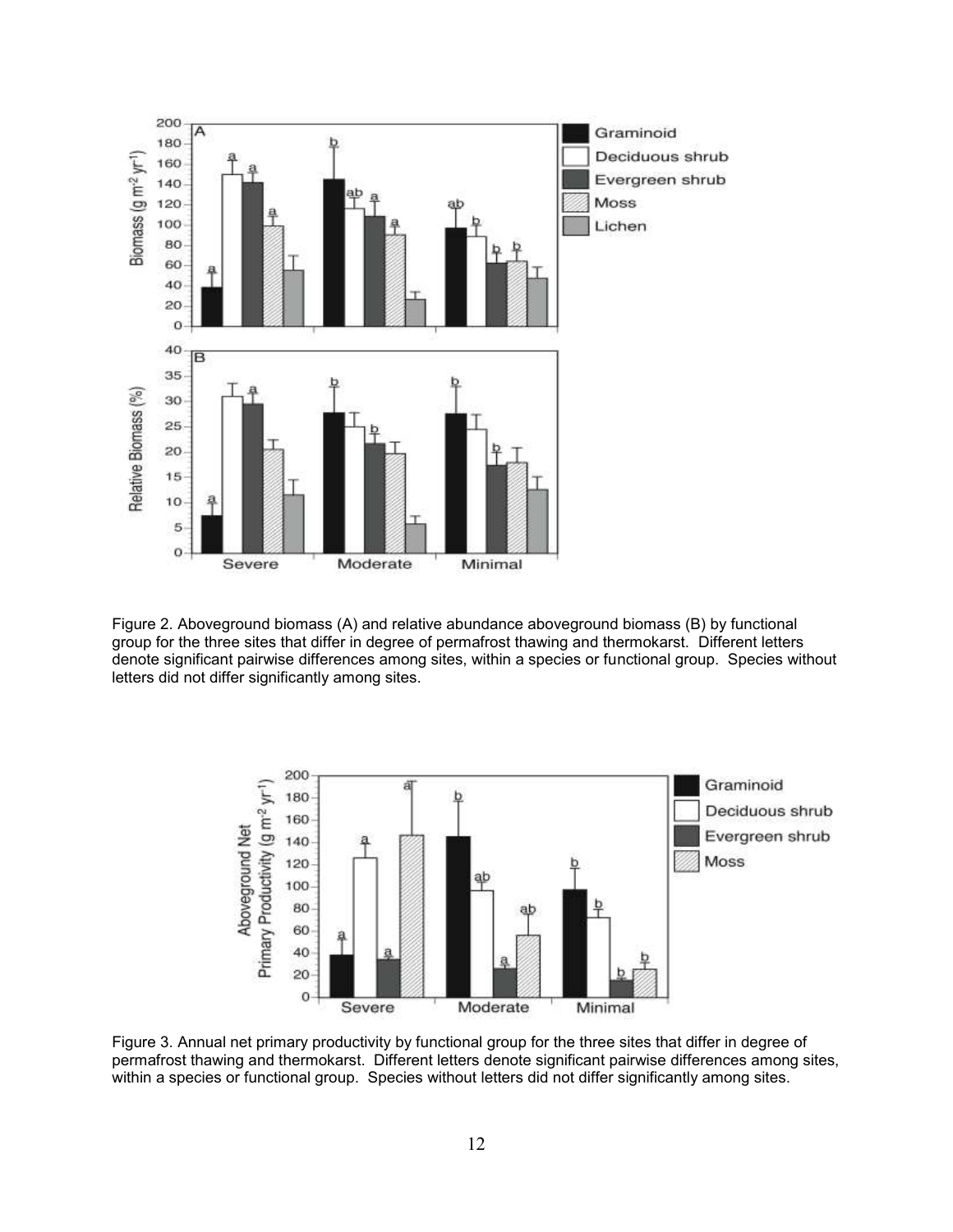#### <span id="page-22-0"></span>*Net Ecosystem Exchange*

We quantified carbon dioxide exchange at the terrestrial sites using autochambers over the past three years. There were differences among our three sites in carbon exchange both during the summer growing season, and in the annual estimate when winter exchange was included. Net carbon exchange during the summer growing season from May until September (Figure 4) showed that the Severe Thaw site and the Moderate Thaw site had the most net carbon uptake in two out of three years as photosynthesis and plant growth was higher in these sites compared to the Minimal Thaw site. This corresponded to the aboveground net primary productivity measurements made in 2004 (Figure 3). In 2005, net uptake was reduced in all sites; this may have been due to a particularly dry summer.

Net carbon exchange for the whole year (Figure 5) includes the growing season measurements integrated with estimates of winter respiration. While growing season fluxes were monitored continuously, winter respiration measurements were made periodically throughout the winter and modeled using microclimate data. Winter 2006-2007 measurements are underway and thus not shown on the graph. Positive numbers show that net carbon is lost from most sites, with the exception being the first year in the Moderate Thaw site. Annual net uptake in that site was due to large amounts of growing season photosynthesis and plant growth during 2004. It is important to recognize that this graph represents annual net exchange of  $CO_2$ ; it is likely that other losses (discussed in **Methods** section) are of the magnitude such that any measurement of  $\sim$ 20 g m<sup>-2</sup> yr<sup>-1</sup> net uptake is likely to represent a site that is in neutral balance.



<span id="page-22-1"></span>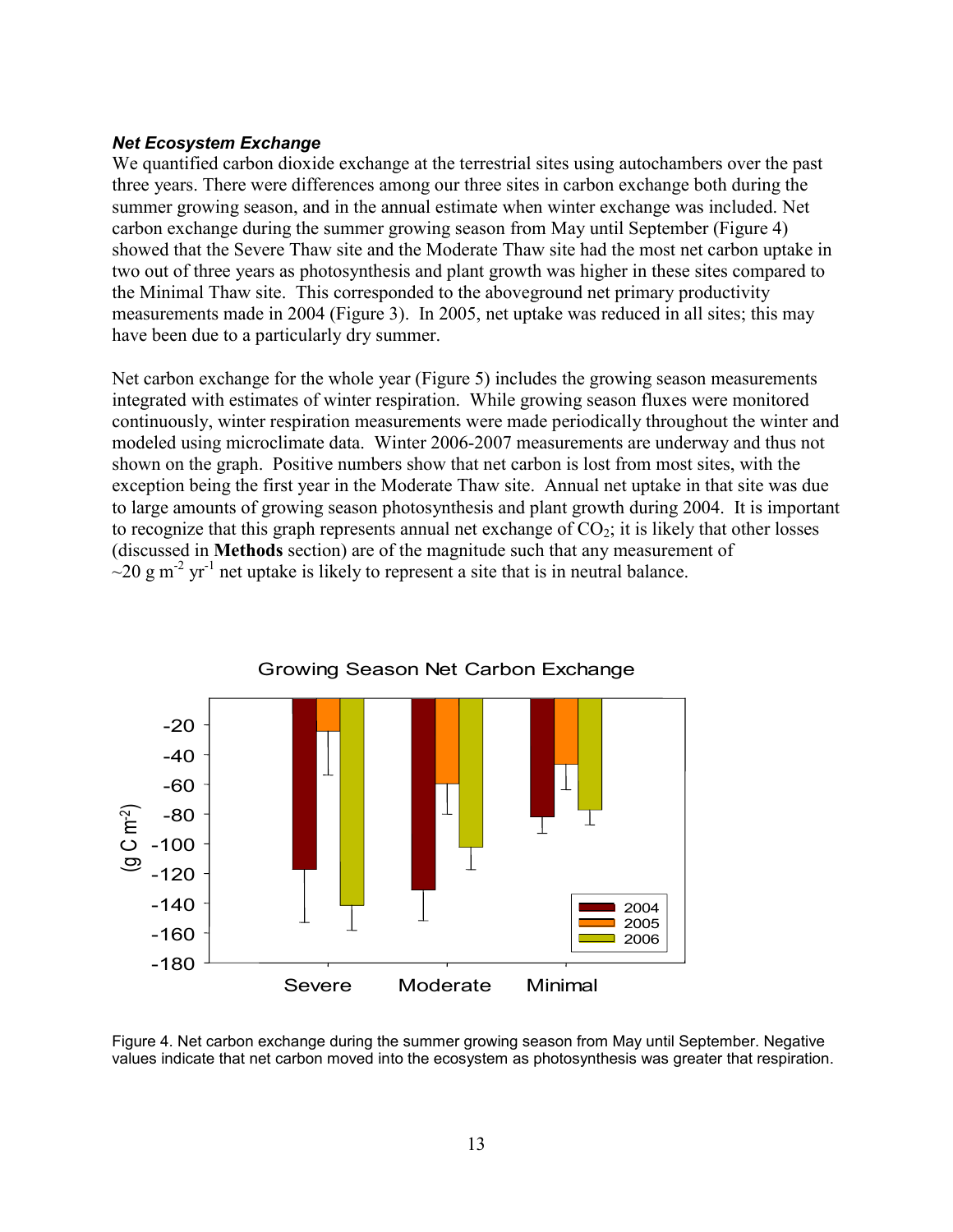

<span id="page-23-1"></span>Figure 5. Net carbon exchange including the summer growing season and winter respiration measurements. Positive values indicate that net carbon moved out of the ecosystem to the atmosphere as total respiration was greater than carbon taken up by photosynthesis.

#### <span id="page-23-0"></span>*Radiocarbon*

We quantified radiocarbon in both the terrestrial and aquatic sites in a full range of carbon fluxes: 1) ecosystem respiration, 2) respiration from the soil profile, 3) DIC, and 4) DOC. Relative to the atmospheric value, there were a number of both terrestrial and aquatic samples that showed loss of significant amounts of "old" carbon to the atmosphere.

A seasonal cycle in respiration radiocarbon is evident with lower values in the early and late season (Figure 6). The late season decline in radiocarbon values can be explained by more old carbon exposed in the soil profile as the active layer progressively thickens throughout the growing season. The low early season values are less easily explained, but may be due to the delayed release of wintertime respiration that was trapped in soil air pockets within ice layers. During the middle of the growing season (June, July, August) the higher radiocarbon values relative to the atmosphere represent the contribution of plant respiration and heterotrophic decomposition of litter that was fixed over the past years to decades. Site differences are more apparent during the shoulder seasons and less during the middle of the growing season with the exception of August where the Severe Thaw site had a large release of old carbon.

Soil profile radiocarbon values (Figure 7) are more negative compared to ecosystem respiration at the surface (Figure 6). Negative radiocarbon values indicate significant contribution of prebomb carbon to the respiration flux. This is due to the fact that ecosystem respiration includes aboveground plant respiration and the surface litter horizon. These components are typically near to, or enriched in radiocarbon, relative to the atmosphere. Similar to ecosystem respiration, there is a seasonal cycle of radiocarbon, but this is slightly shifted later in the season compared to the total ecosystem radiocarbon fluxes. In contrast to the ecosystem respiration, the Moderate Thaw site has older C compared to the Severe Thaw site. In both cases, the Minimal Thaw site had the least amount of old C.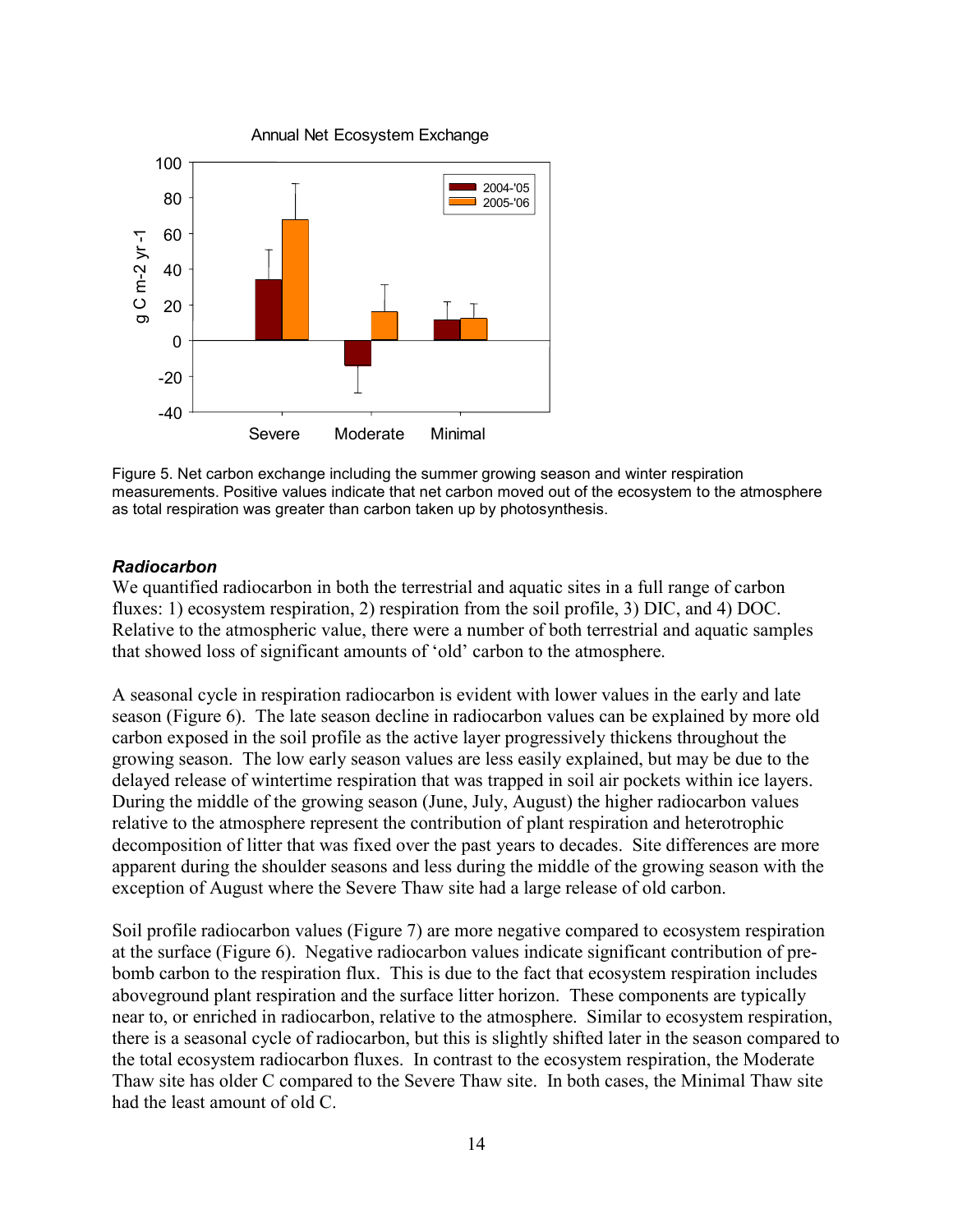

<span id="page-24-0"></span>Figure 6: Growing season radiocarbon value for total ecosystem respiration. The left axis shows the actual radiocarbon values of  $CO<sub>2</sub>$ , and the right axis is relative to the 2006 atmosphere, which was +59 ‰ in 2006. Chambers that are below zero on the right axis have significant contributions from old carbon respired by heterotrophs.



<span id="page-24-1"></span>Figure 7. Radiocarbon values from  $CO<sub>2</sub>$  in the soil profile. These measurements represents an average of samples taken from 10 and 20 cm depths at all of the sites.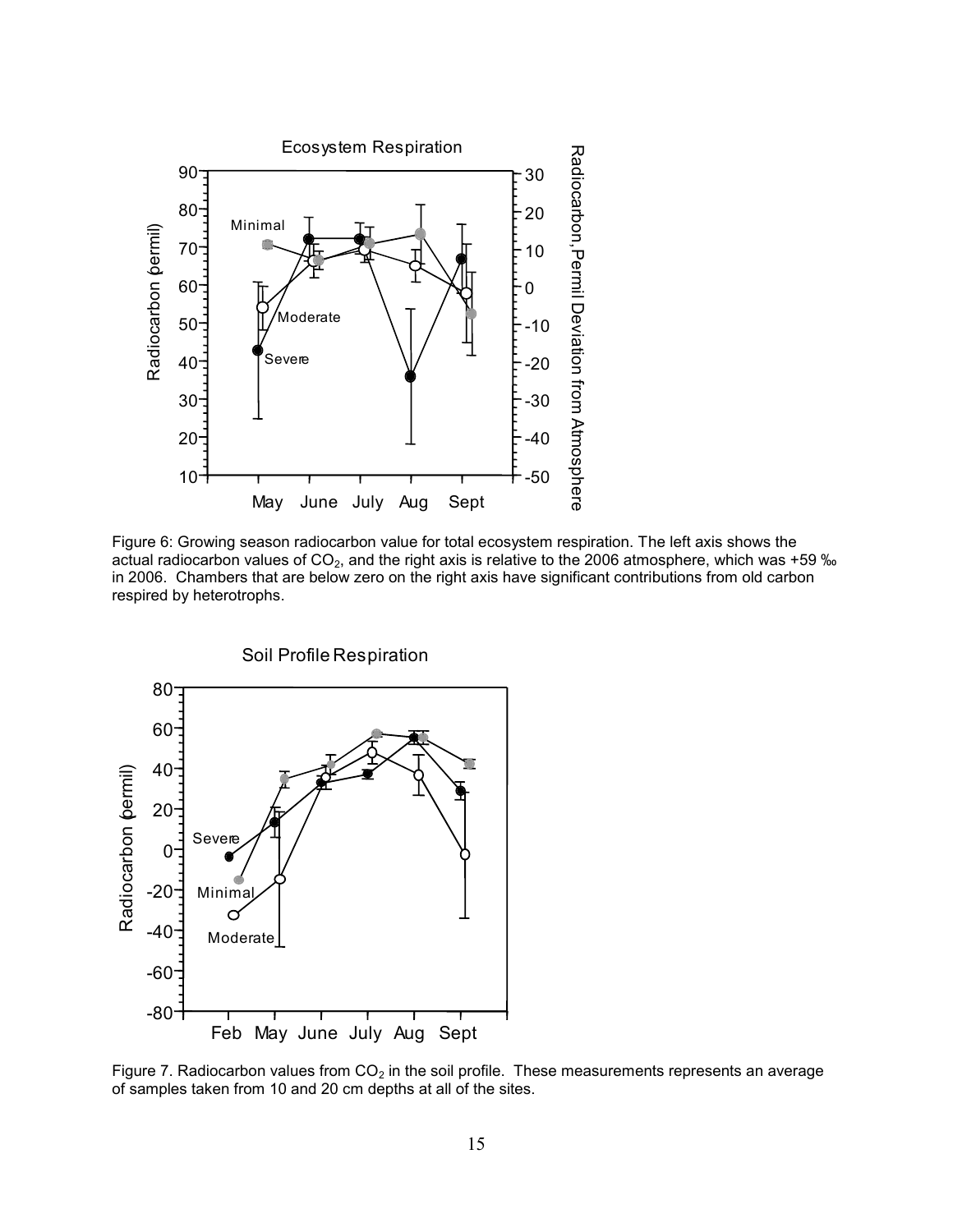Dissolved OC radiocarbon values (Figure 8) are relatively depleted compared to the atmosphere, but approach the atmospheric value later in the growing season. There was a significant difference in apparent C age between the two sampling locations, with the Thermokarst Drainage releasing older DOC compared to the Inlet Stream. Negative radiocarbon values indicate significant contribution of pre-bomb C to the DOC flux from the terrestrial sites. It is likely that this older C is diluted with the addition of younger C in the Inlet Stream.



<span id="page-25-0"></span>Figure 8: Radiocarbon of DOC from two locations in the Eight Mile Lake watershed. The thermokarst drainage represents surface water flow directly integrated from the terrestrial sampling sites. The Lake Inlet Stream is the main drainage to the lake and integrates more water than the Thermokarst Drainage. Measurements were made periodically from late May until September.

DIC radiocarbon values are generally higher compared to DOC and have the reverse seasonal pattern (Figure 9) with lower values occurring generally later in the season. DIC is a product of soil respiration and mineral weathering with the latter less significant in this permafrost watershed. The two sampling locations differ in the early season response as the Thermokarst Drainage has radiocarbon values lower than the atmosphere, while the Inlet Stream was higher. The Thermokarst Drainage values reflect the soil profile pattern throughout the growing season. The Inlet Stream had high radiocarbon values in the early season, reflecting an influx of respiration from recently fixed carbon.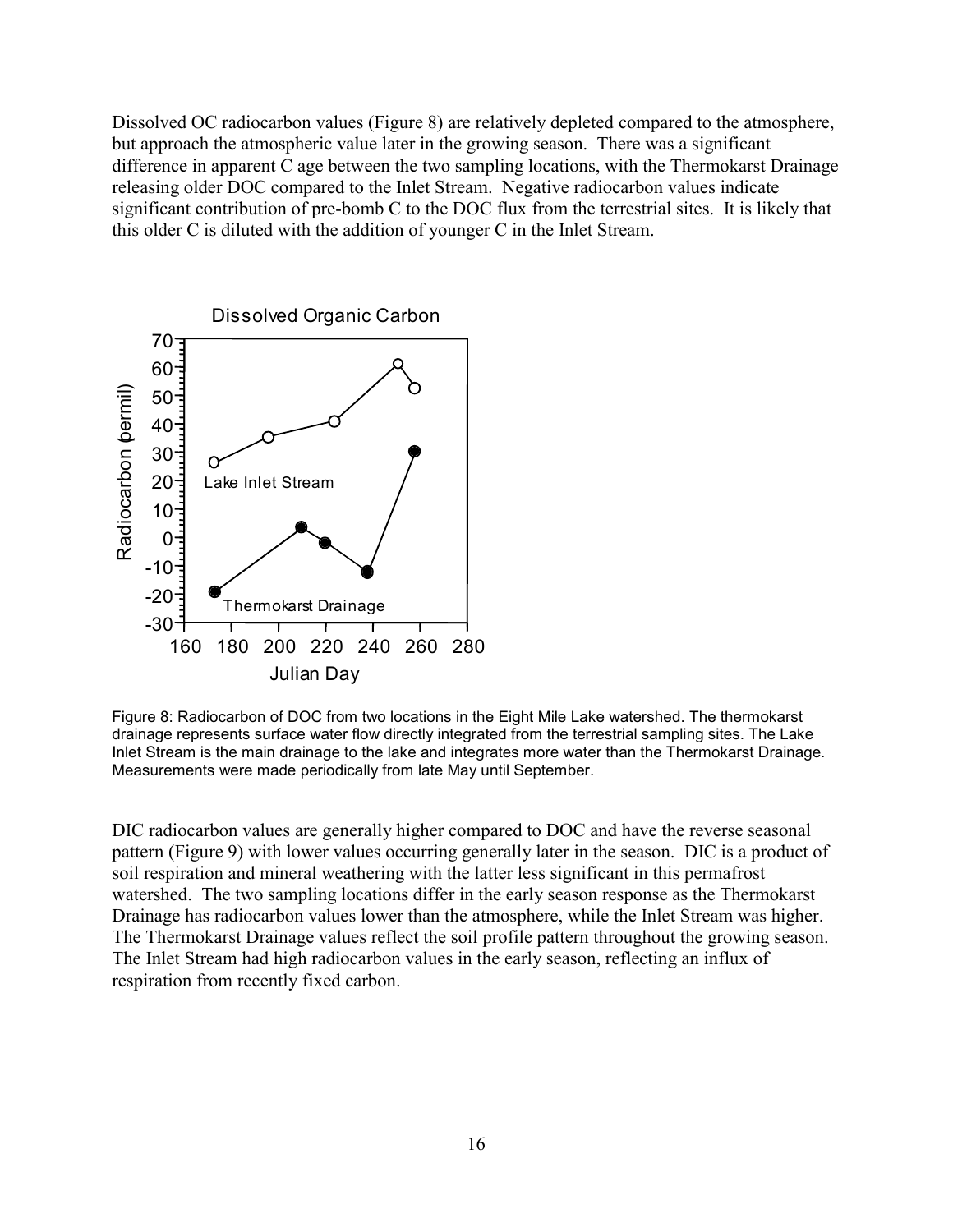

<span id="page-26-0"></span>Figure 9. Radiocarbon values of DIC, primarily pCO<sub>2</sub>, for the two sampling locations in the Eight Mile Lake Watershed.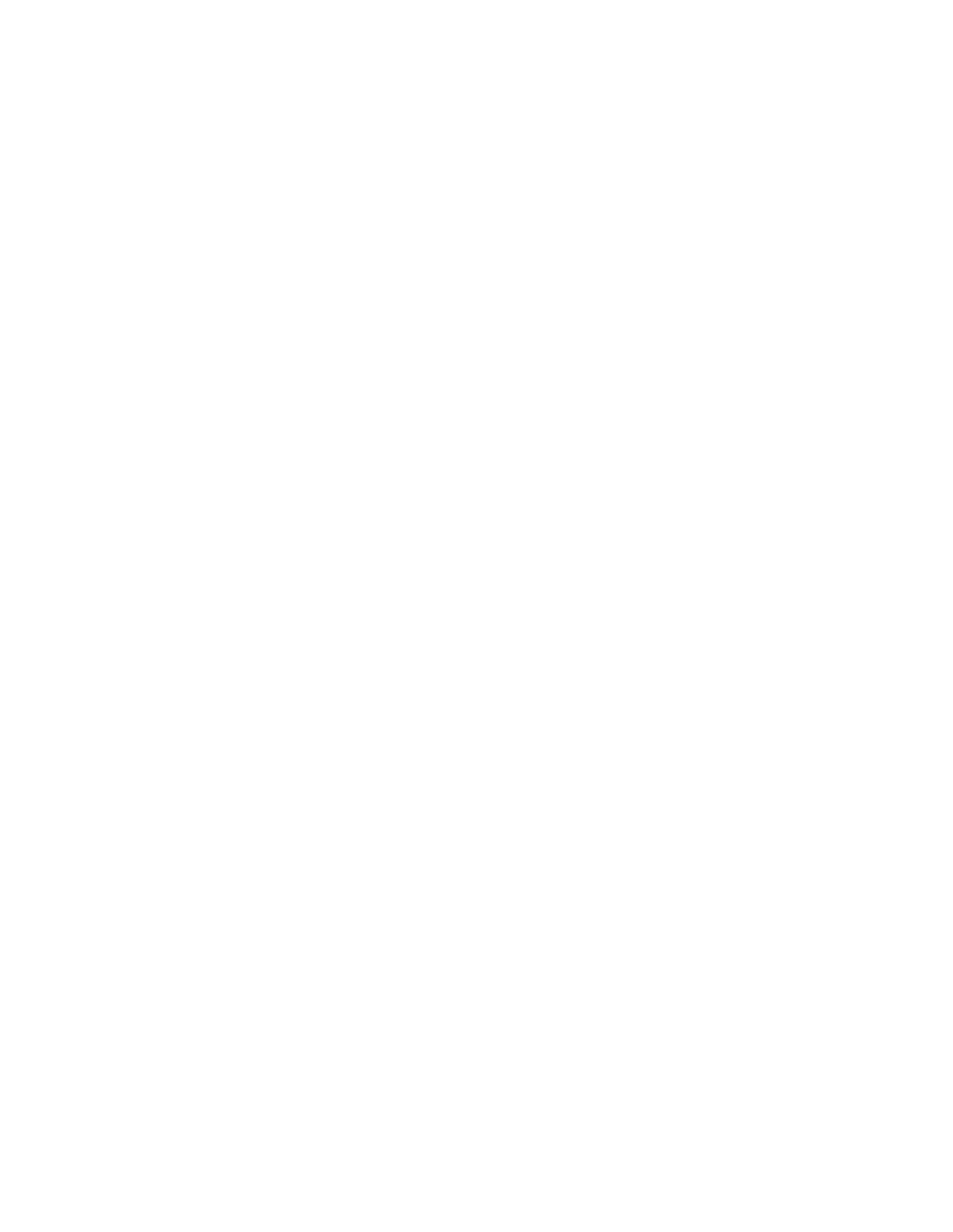## <span id="page-28-0"></span>**Recommended Strategy**

## <span id="page-28-1"></span>**Monitoring Site Requirements**

The recommendations of this report are intended to be combined with complementary remote sensing interpretation and borehole monitoring pilot studies to design the formal monitoring permafrost monitoring protocol. As such, much of the sampling design for the carbon monitoring should be done using the permafrost monitoring sites. The basic elements of the permafrost monitoring sites have been detailed in the report by T. Osterkamp and will not be repeated here. Listed below are some additional elements that may not have been covered by the permafrost monitoring report.

### <span id="page-28-2"></span>*Site Conditions*

Site selection should parallel that for the permafrost temperature monitoring. Site stratification may be desirable where thermokarst sites (chosen based on surface features) and more stable permafrost sites (chosen by stratified random sampling; no surface evidence of thawing) are both monitored to give a range of permafrost change on the landscape. Many of the permafrost monitoring site conditions detailed in the Osterkamp report are related to the area directly surrounding a permafrost borehole. In order to quantify hydrologic C losses, some attention should be made to the surrounding watershed hydrology. Monitoring of small watersheds, including first and second order streams and rivers, will be very useful for comparison to large scale monitoring programs by agencies such as U.S. Geologic Survey (USGS), described in more detail below. Monitoring sites will then be dependent on both access to a terrestrial measurement location, and also to downstream aquatic sampling locations. Hydrologic monitoring for C is most useful where streamflow data is being collected, so pre-existing gauge data should be taken into account.

### <span id="page-28-3"></span>*Existing Data and Sites*

Outside of the Eight Mile Lake study site described in this report, there are no other intensive field-based studies of C balance in response to permafrost thawing and thermokarst inside, or adjacent to, the CAKN. This is good reason to establish new monitoring sites to effectively evaluate park resources. Because C balance studies can be intensive, an effort should be made to use pre-existing sites (i.e. Eight Mile Lake), and to make links to other C balance measurements at sites such as the Bonanza Creek Long Term Ecological Research sites whenever possible.

At much larger spatial scales, there have been recent USGS monitoring efforts (Striegl et al. 2005) to determine DOC losses in the Yukon River, and this effort may be extended in the future to monitor the DOC losses in the major rivers that feed the Yukon. The monitoring proposed here would complement these large river surveys by providing information about processes in the headwaters.

## <span id="page-28-4"></span>**Sampling Strategy**

It is not usually possible to do a complete C inventory of pools and monitoring of fluxes in many sites due to prohibitive costs. It is therefore recommended that monitoring be supported **intensively** in a few sites, and more **extensively** across a range of sites. These recommendations are listed in approximate order from the most basic C monitoring, to more intensive monitoring efforts.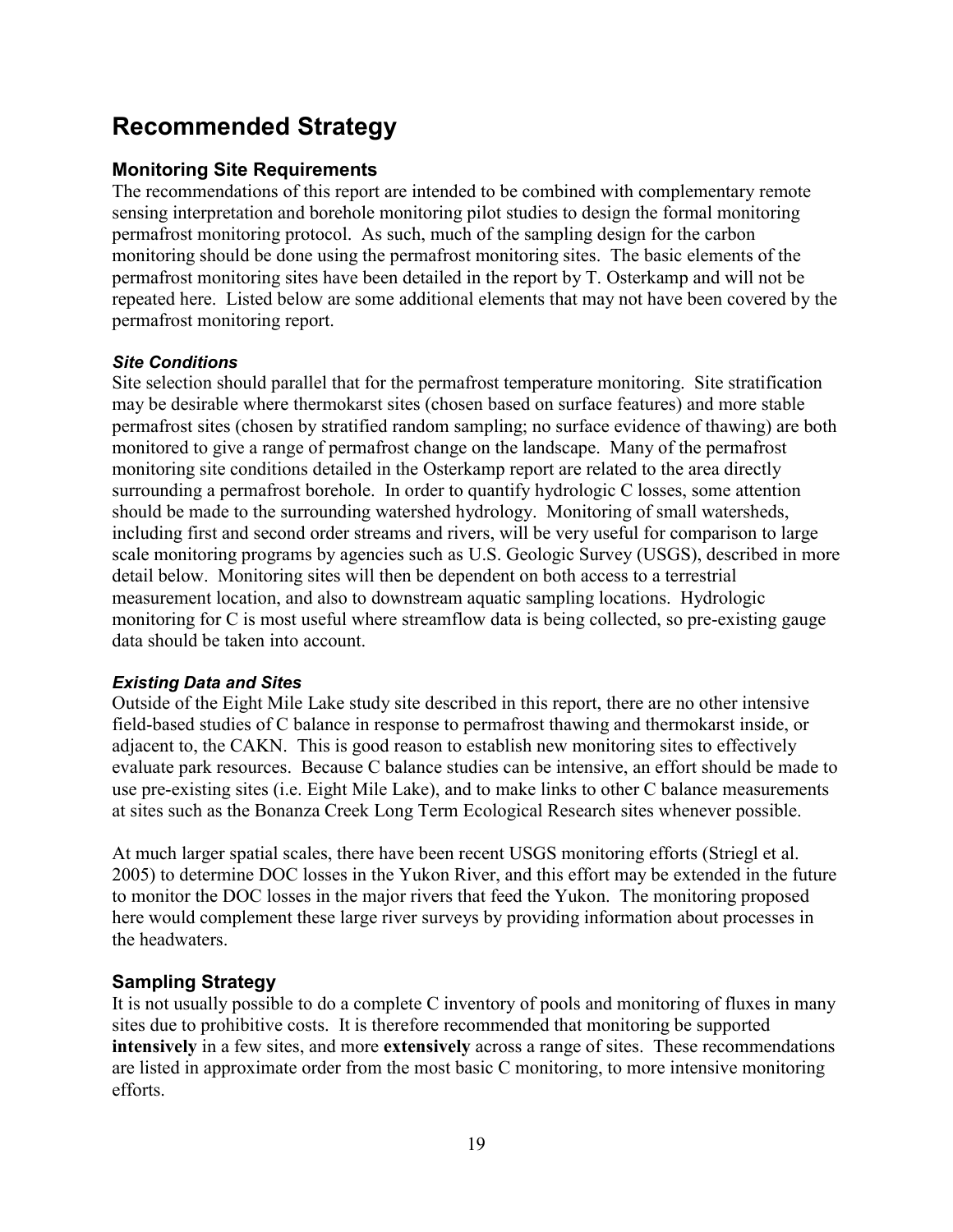1) **Terrestrial C pools**; basic long-term monitoring should start with an inventory of C pools in vegetation and soil. This is relatively low-cost and can be used to detect change over long time periods. This can be completed at a single time point in many locations (**extensive measurement**), and would be repeated on no less than a **five-year** interval. This can be done on a more widespread basis beyond the permafrost monitoring sites, and could occur in conjunction with other monitoring efforts, such as that for vegetation.

2) **Isotope monitoring of aquatic C fluxes**. This provides the only information about old C loss, which is of particular importance to permafrost monitoring. Isotope measurements of hydrologic fluxes have the advantage of integrating large areas and could be done annually, or less frequently if necessary. This can also be done on a more widespread basis beyond the permafrost monitoring sites, but would be most useful in watersheds with other hydrologic monitoring, or with permafrost monitoring.

3) **Terrestrial C fluxes** using eddy covariance technique. This is somewhat more labor and cost intensive, but provides the most detailed information on seasonal and yearly C balance for terrestrial ecosystems. This could be done at the core permafrost monitoring sites. Support for a few intensive sites would increase the interpretability of more extensive, but less frequent measurements.

4) **Remote sensing of vegetation**. Although not covered in detail by this report, change in vegetation structure and biomass can be detected by remote sensing, either by satellite or aircraft. The advantage is that it covers large areas, and can be coupled to 1) **Terrestrial C pools** for ground truthing of algorithms used to determine biomass and productivity.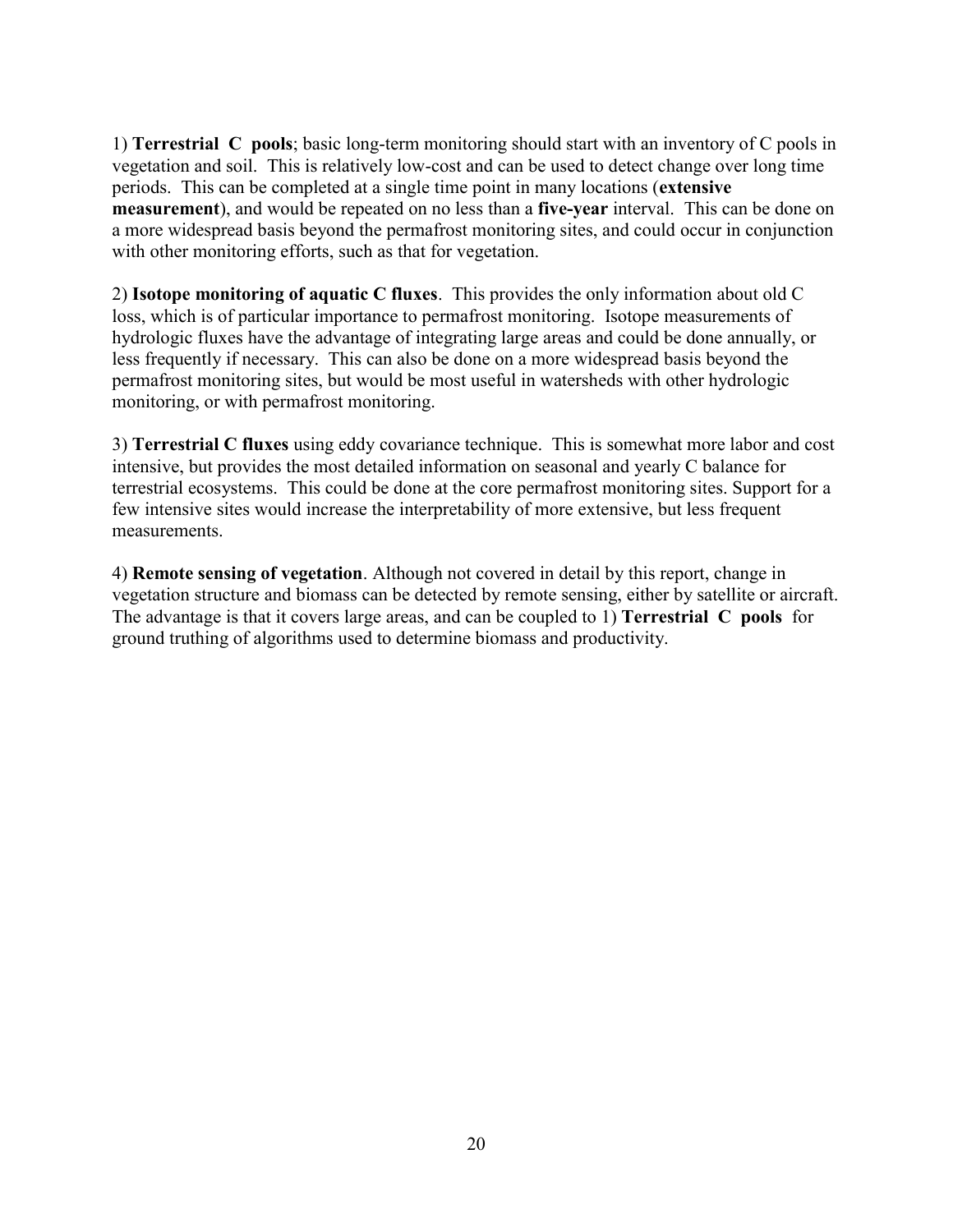## <span id="page-30-0"></span>**References**

- ACIA. 2004. Impacts of a warming climate: Arctic climate impact assessment. Cambridge University Press, pp. 146.
- Cox P.M., R.A. Betts, C.D. Jones, S.A. Spall, and I.J. Totterdell. 2000. Acceleration of global warming due to carbon-cycle feedbacks in a couple climate model. Nature 408: 184-187.
- Davidson E.A., Janssens I.A. 2006. Temperature sensitivity of soil carbon decomposition and feedbacks to climate change. Nature 440, 165-173.
- Dixon, R.K., S. Brown, R.A. Houghton, A.M. Solomon, M.C. Trexler, and J. Wisniewski. 1994. Carbon pools and flux of global forest ecosystems. Science 263:185-190.
- Dutta, K., E.A.G Schuur, J.C. Neff, and S.A. Zimov. 2006. Potential carbon release from permafrost soils of Northeast Siberia. Global Change Biology 12:2336-2351.
- Gilmanov, T.G., and W.C. Oechel. 1995. New estimates of organic matter reserves and net primary productivity of the North American tundra ecosystems. Journal of Biogeography 22:723-741.
- Gorham, E. 1991. Northern peatlands: role in the carbon cycle and probable responses to climatic warming. Ecological Applications 1:182-195.
- Harden, J.W., E.T. Sundquist, R.F. Stallard, and R.K. Marks. 1992. Dynamics of soil carbon during deglaciation of the Laurentide Ice sheet. Science 258:1921-1924.
- Houghton, J.T., L.G. Meira Filho, B.A. Callander, N. Harris, A. Kattenberg, and K. Maskell. 1996. Climate change 1995. The science of climate change. Cambridge University Press, Cambridge.
- IPCC. 2001. Climate Change 2001: The Scientific Basis. Contributions of Working Group I to the Third Assessment Report of the Intergovernmental Panel on Climate Change, 881 pp., Cambridge University Press, Cambridge, United Kingdom and New York, NY, USA.
- Kirschbaum, M. U. F. 1995. The temperature dependence of soil organic matter decomposition, and the effect of global warming on soil organic C storage. Soil Biology and Biochemistry 27: 753-760.
- Kirschbaum, M. U. F. 2000. Will changes in soil organic carbon act as a positive or negative feedback on global warming. Biogeochemistry 48: 21-51.
- Lachenbruch, A.H., and B.V. Marshall. 1986. Climate change: geothermal evidence from permafrost in the Alaskan Arctic. Science 34, 689-696.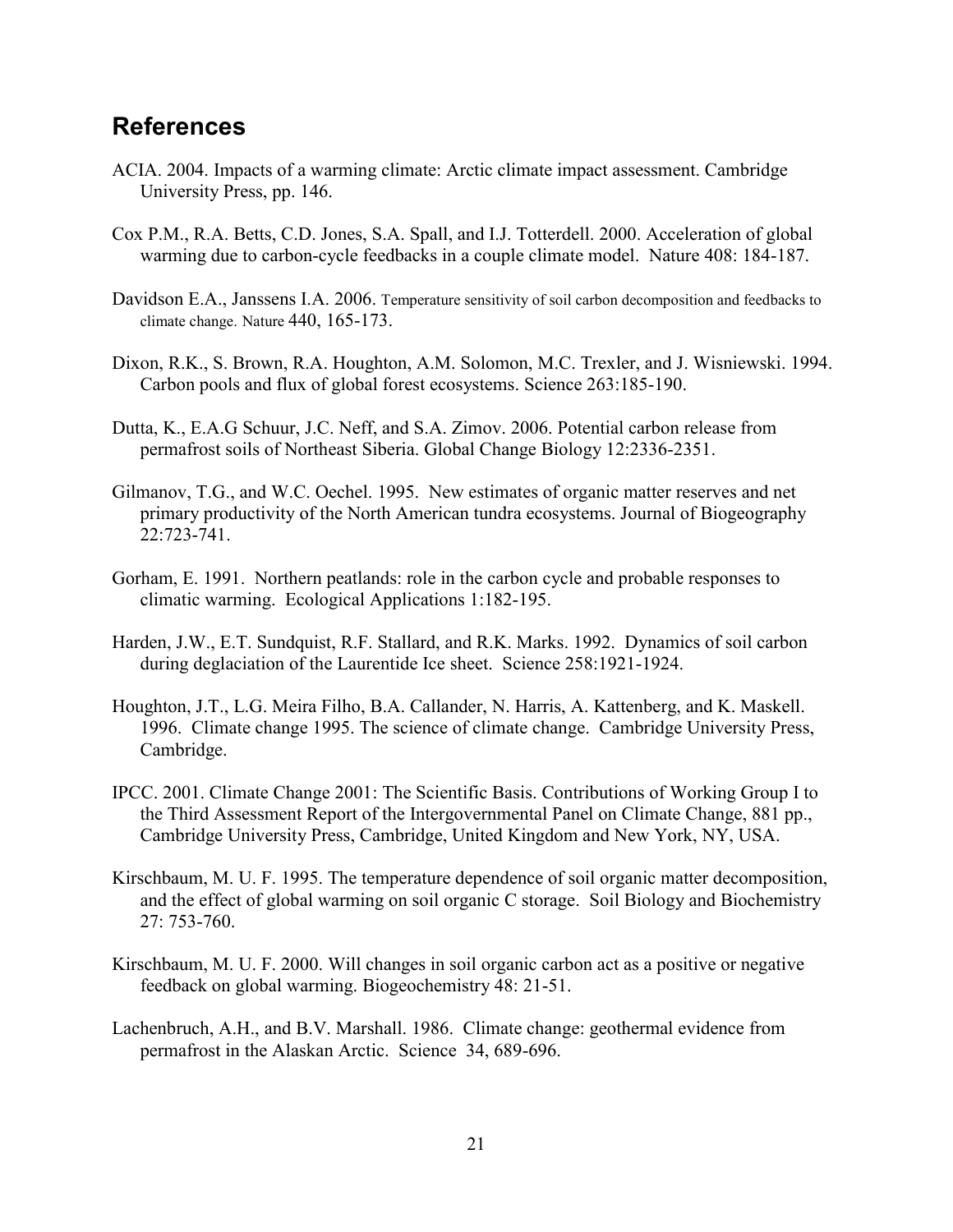- Osterkamp, T.E., and V.E. Romanovsky. 1999. Evidence for warming and thawing of discontinuous permafrost in Alaska. Permafrost and Periglacial Processes, 10: 17-37.
- Post W.M., W.P. Emanuel, P.J. Zinke, and A.G. Stangenberger. 1982. Soil carbon pools and world life zones. Nature 298:156-159.
- Randerson, J.T., F.S. Chapin III, J.W. Harden, J.C. Neff, and M.E. Harmon. 2002. Net ecosystem production: a comprehensive measure of net carbon accumulation by ecosystems. Ecological Applications 12:937-947.
- Rustad, L.E., J.L. Campbell, G.M. Marion, R.J. Norby, M.J. Mitchell, A.G. Hartley, J.H.C. Cornelissen, and J. Gurevitch. 2001. A meta-analysis of the response of soil respiration, net nitrogen mineralization, and aboveground growth to experimental ecosystem warming. Oecologia 126: 543-562.
- Serreze, M.C., J.E. Walsh, F.S. Chapin III., T. Osterkamp, M. Dyurgerov, V. Romanovsky, W. Oechel, F. Morison, T. Zhang, and R.G. Barry. 2000. Observational evidence of recent change in the northern high-latitude environment. Climatic Change 46:159-207.
- Shaver, G. R., S. M. Bret-Harte, M. H. Jones, J. Johnstone, L. Gough, J. Laundre, and F. S. Chapin. 2001. Species composition interacts with fertilizer to control long-term change in tundra productivity. Ecology **82**:3163-3181.
- Striegl R. G., G. R. Aiken, M. M. Dornblaser, P. A. Raymond, K. P. Wickland (2005), A decrease in discharge-normalized DOC export by the Yukon River during summer through autumn, Geophys. Res. Lett., 32, L21413, doi:10.1029/2005GL024413.
- Van Cleve, K., W.C. Oechel, and J.L. Hom. 1990. Response of black spruce (*Picea mariana*) ecosystems to soil temperature modification in interior Alaska. Canadian Journal of Forest Research 20:1530-1535.
- Wahrhaftig, C. 1958. Quaternary geology of the Nenana river valley and adjacent parts of the Alaska Range. U.S. Geological Survey Professional Paper 293-A, p. 1-68.
- Zimov, S.A., E.A.G. Schuur, and F.S. Chapin III. 2006. Permafrost in the global carbon budget. Science 312:1612-1613.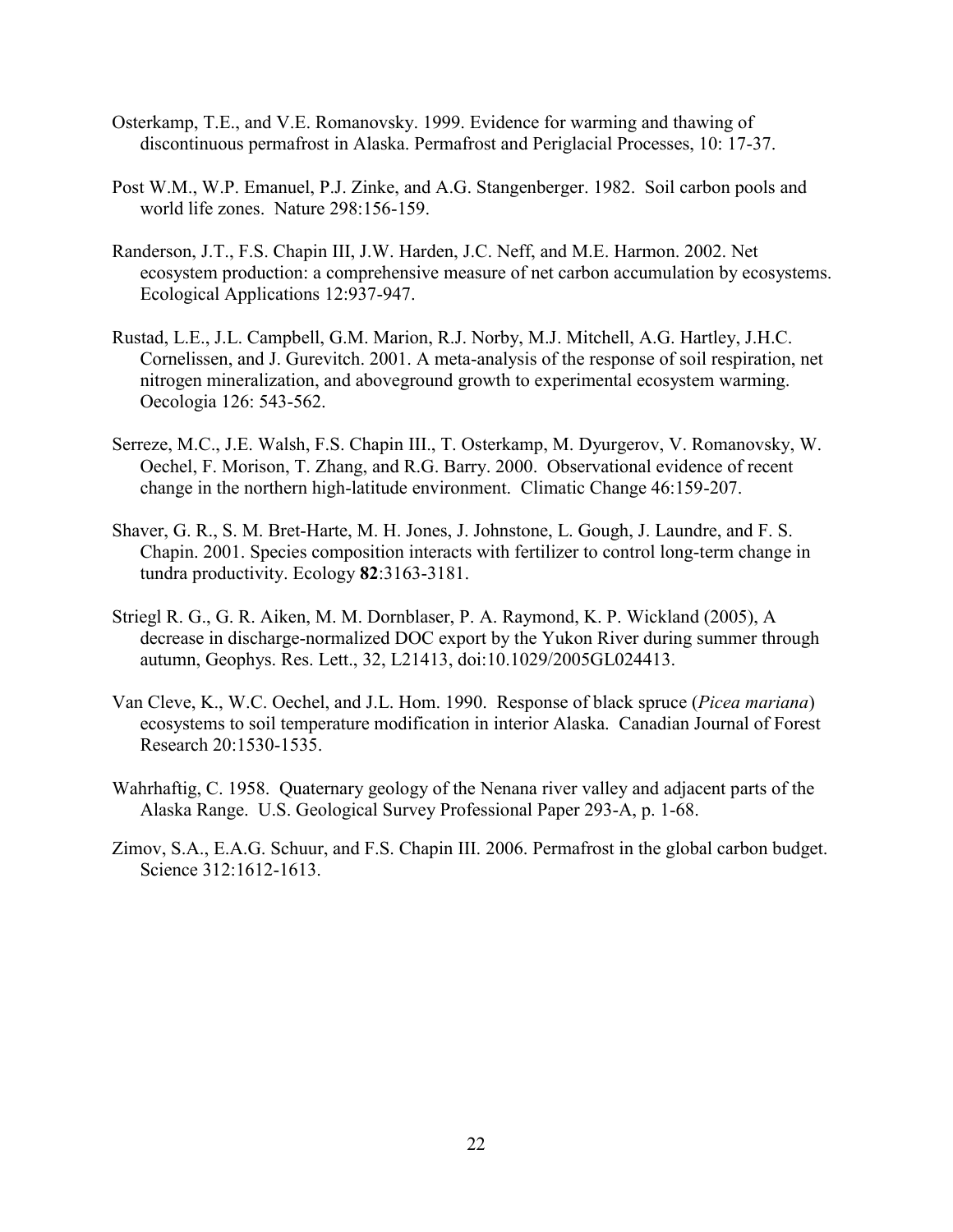The Department of the Interior protects and manages the nation"s natural resources and cultural heritage; provides scientific and other information about those resources; and honors its special responsibilities to American Indians, Alaska Natives, and affiliated Island Communities.

NPS 953/105806, October 2010